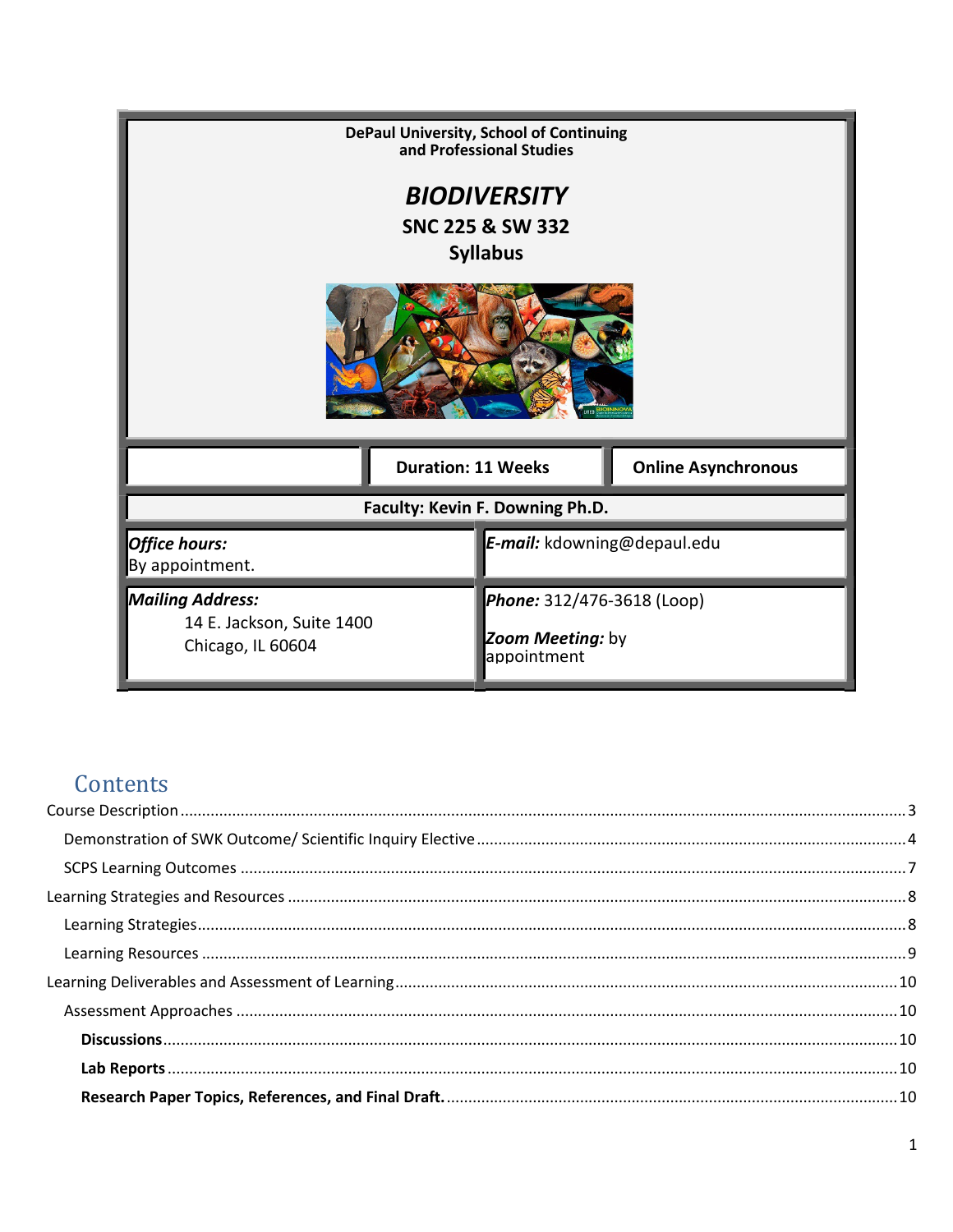| Student Time Commitment to Practical Learning (Excludes reading, research, paper writing and study)  12 |  |
|---------------------------------------------------------------------------------------------------------|--|
|                                                                                                         |  |
|                                                                                                         |  |
|                                                                                                         |  |
|                                                                                                         |  |
|                                                                                                         |  |
|                                                                                                         |  |
|                                                                                                         |  |
|                                                                                                         |  |
|                                                                                                         |  |
|                                                                                                         |  |
|                                                                                                         |  |
|                                                                                                         |  |
|                                                                                                         |  |
|                                                                                                         |  |
|                                                                                                         |  |
|                                                                                                         |  |
|                                                                                                         |  |
|                                                                                                         |  |
|                                                                                                         |  |
|                                                                                                         |  |
|                                                                                                         |  |
|                                                                                                         |  |
|                                                                                                         |  |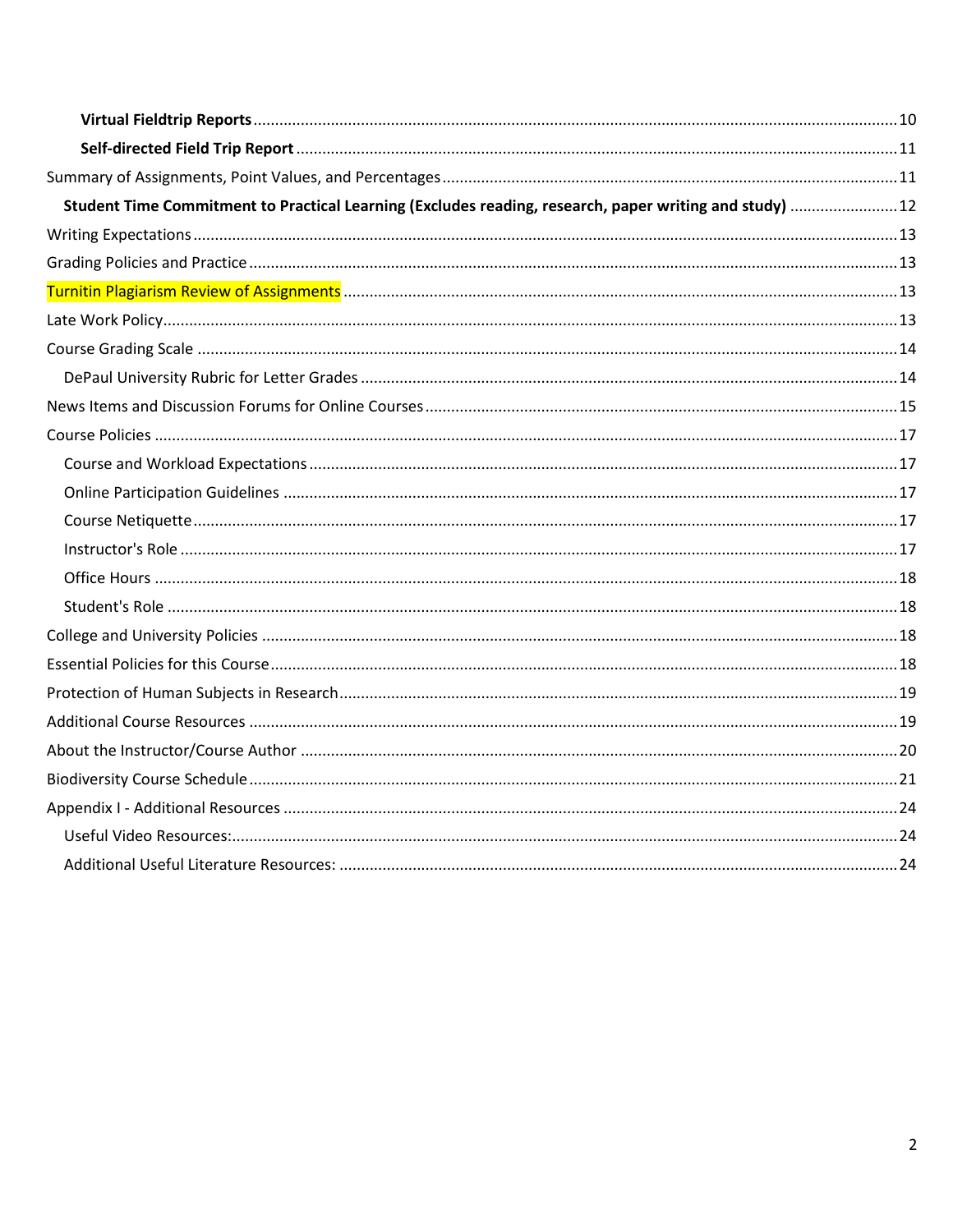### <span id="page-2-0"></span>**Course Description**

The science of Biodiversity is the study of life on earth, both past and present. It involves the exploration and measurement of the amount of genetic, species, and ecological variation on earth and is emerging as one humanity's most important and urgent endeavors. Scientific efforts to study earth's biodiversity have intensified because of our growing appreciation of the role human population growth and urbanization play in accelerating the extinction of plant and animal species. This course introduces students to the nature of science and the central issues concerning life on earth including: the current state of biodiversity, valuing life's variations, human dependence on biological diversity, the origin and extinction of species, mass extinction, critical habitats at risk, and policies and approaches to conserve biodiversity.

#### **Learning Outcomes**

The *Biodiversity* course supports the learning outcomes for the Scientific Inquiry Elective/Science as a Way of Knowing (SWK) within the Liberal Studies Program. These outcomes are:

**1. Students will understand the scientific worldview.** As a result of their learning in this course, students will be able to:

a. Identify the types of questions that can and cannot be answered by science, and recognize the strengths and limitations of science in answering questions about the natural world.

b. Critically evaluate the assumptions that underlie scientific investigations.

c. Substantiate the claim that scientific knowledge is durable but can evolve with new evidence and perspectives.

**2. Students will understand the nature and process of science.** As a result of their learning in this course, students will be able to:

a. Connect evidence to the predictions made by theories and hypotheses, and then assess the extent to which the presented evidence supports or refutes a scientific claim.

b. Evaluate the role of creativity, curiosity, skepticism, open-mindedness and diligence of individuals in scientific discovery and innovation.

c. Recognize the uncertainty inherent in the scientific approach and evaluate scientists' efforts to minimize and understand its effect through experimental design, data collection, data analysis and interpretation.

d. Evaluate the role of communication, collaboration, diversity and peer review in promoting scientific progress and the quality of scientific evidence and ideas, and ensuring compliance with ethical standards.

e. Determine the extent to which science both influences and is influenced by the societies and cultures in which it operates.

f. Apply scientific approaches to problem solving and decision-making in their own lives, and evaluate how scientific knowledge informs policies, regulations, and personal decisions.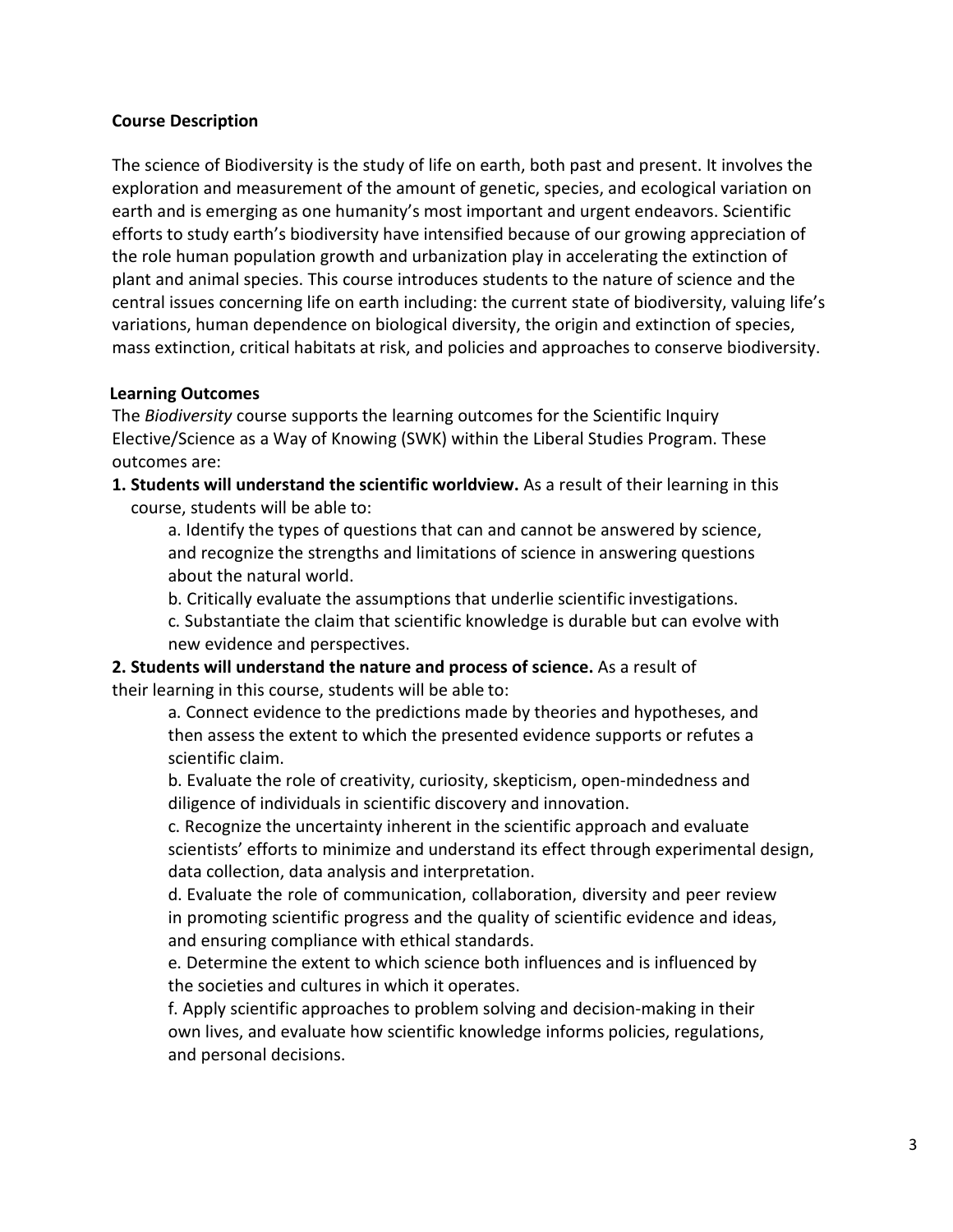# <span id="page-3-0"></span>*Demonstration of SWK Outcome/ Scientific Inquiry Elective*

You will be introduced to the nature of science and major biodiversity principles and issues through readings, links to internet resources, structured online discussions, online simulations, laboratory assignments, virtual fieldtrips, a self-guided fieldtrip to a local biodiversity reserve or institution, and a research paper on a current topic in biodiversity.

**1. You will understand the scientific worldview.** As a result of their learning in this course, you will be able to:

a. Identify the types of questions that can and cannot be answered by science, and recognize the strengths and limitations of science in answering questions about the natural world.

The central learning outcome of this course is for you to understand and apply the principles and methods that biologists and paleontologists use to investigate biodiversity, which is the exploration and measurement of the amount of genetic, species, and ecological variation on earth through time. You will learn that questions scientists pursue concerning biodiversity are based on experiments and measurements with inherent accuracy and precision considerations. Likewise, you will consider how the inferences and conclusions scientists make about biodiversity are often deduced from extrapolation and modeling.

# Examples of assignments:

You will read about the nature of science and scientific uncertainty as presented in the Understanding Science 101 website sponsored by the National Science Digital Laboratory at[: http://nsdl.oercommons.org/courses/understanding-science-misconceptions-about](http://nsdl.oercommons.org/courses/understanding-science-misconceptions-about-science/view)[science/view](http://nsdl.oercommons.org/courses/understanding-science-misconceptions-about-science/view) After review of this web resource, you will undertake an online discussion with questions centering on the uncertainty of determining biome biodiversity based on sampling methods.

Likewise, you will gain practical experience in sampling biodiversity through the course's Lab 1 on Classifying and Estimating Biodiversity which will include examining the limitations of estimating biodiversity and whether these limitations negate the validity of assessing biodiversity patterns for particular regions, biomes and in other circumstances.

b. Critically evaluate the assumptions that underlie scientific investigations.

You will evaluate the predictive strength of the theories and data for describing how life originates, adapts, evolves and becomes extinct. In particular, you will critically examine the assumptions underlying how biodiversity patterns are established in the fossil record with discontinuous data and how the assumptions around heredity, defining species, variation in species, and natural selection explain both the interconnections between and the diversification of life.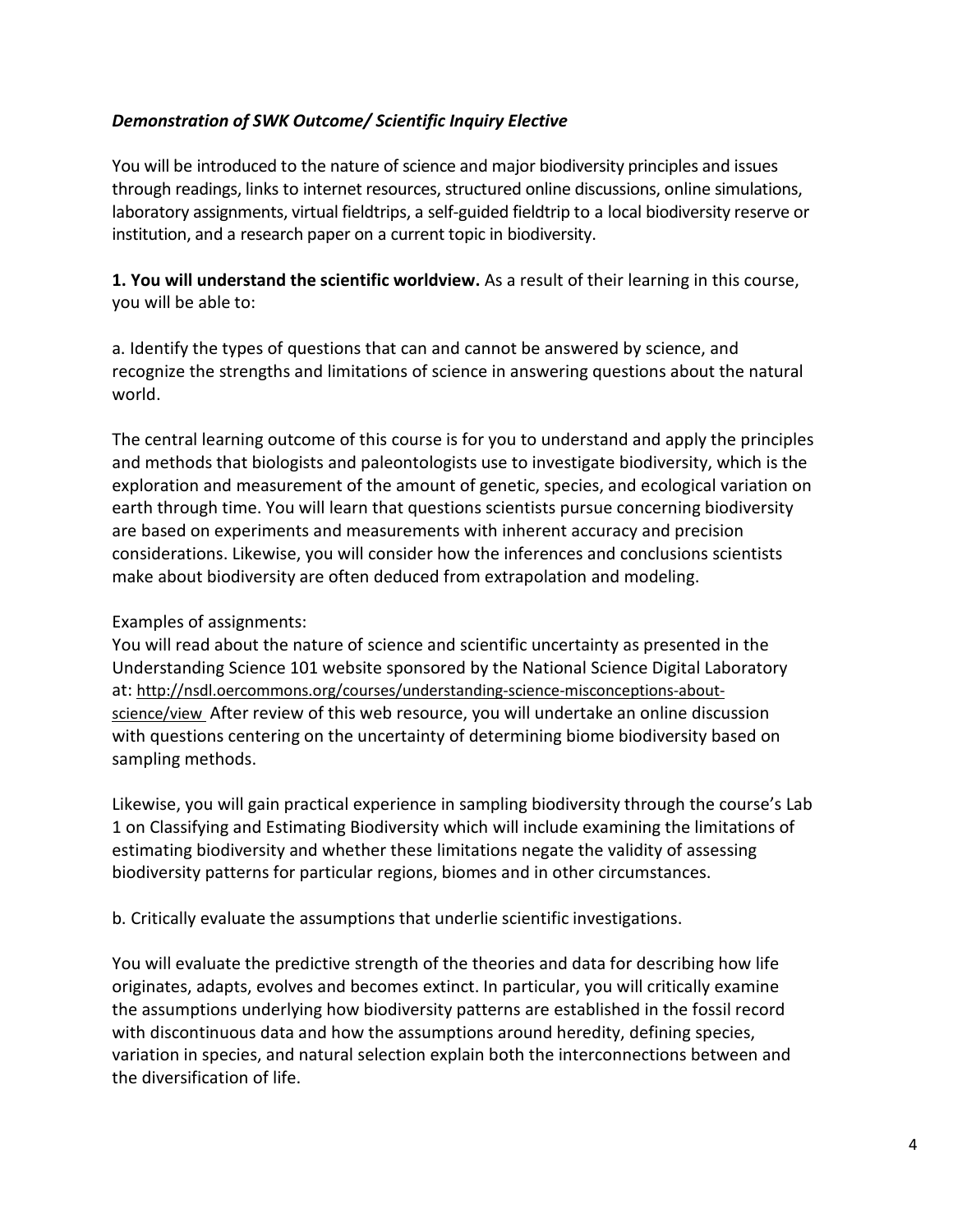Examples of assignments:

You will read about the character of the fossil record as presented in textbook Chapter 2 on 'Biodiversity Through Time' as well as the theory and mechanisms of evolution presented in the NSDL website Evolution 101 at:<http://nsdl.oercommons.org/courses/evolution-101/view>.

You will then participate in an online discussion with forum questions centering on measuring past biodiversity via the fossil record and the assumptions scientists employ about fossil representation in the stratigraphic record. In addition, you will deliberate on how living species are defined and the application of this principle for calculating trends in biodiversity. You will obtain practical experience in evaluating both fossil biodiversity and speciation mechanisms in the course's Lab 2 on Species Diversification and Extinction.

c. Substantiate the claim that scientific knowledge is durable but can evolve with new evidence and perspectives.

You will explore the historical development of evolutionary theory from Darwin's recognition of species adaptation and natural selection to the contemporary integrated theory of evolution involving underlying genetic-based heredity and mutation. You will consequently gain an appreciation of the accumulative strength and predictive value of evolutionary theory to

explain the expansion and character of life's diversity over the last 3.8 billion years. You will also assess the current state of biodiversity, human dependence on biological diversity, critical habitats at risk, and approaches to conserve biodiversity. You will explore how perspectives on these topics have changed with improved scientific insights.

Examples of assignments:

You will read the textbook chapters on Mapping Biodiversity, Does Biodiversity Matter, Human Impacts, and Maintaining Biodiversity in order to engage in online discussions around the robustness of biodiversity data and corresponding conservation practices.

You will obtain practical experience in contrasting various perspectives on biodiversity as well as stipulating your own perspective as you engage in the course's Lab 4 on Putting a Value on Biodiversity and Lab 5 on Sustainable Development and the Biodiversity Treaty.

**2. You will understand the nature and process of science.** As a result of their learning in this course, you will be able to:

a. Connect evidence to the predictions made by theories and hypotheses, and then assess the extent to which the presented evidence supports or refutes a scientific claim.

Evolutionary theory predicts many things including that species will change through time, that new species will arise, that extinction of species occurs, that organismal structure will become more complex over time, that valuable features may evolve independently, and that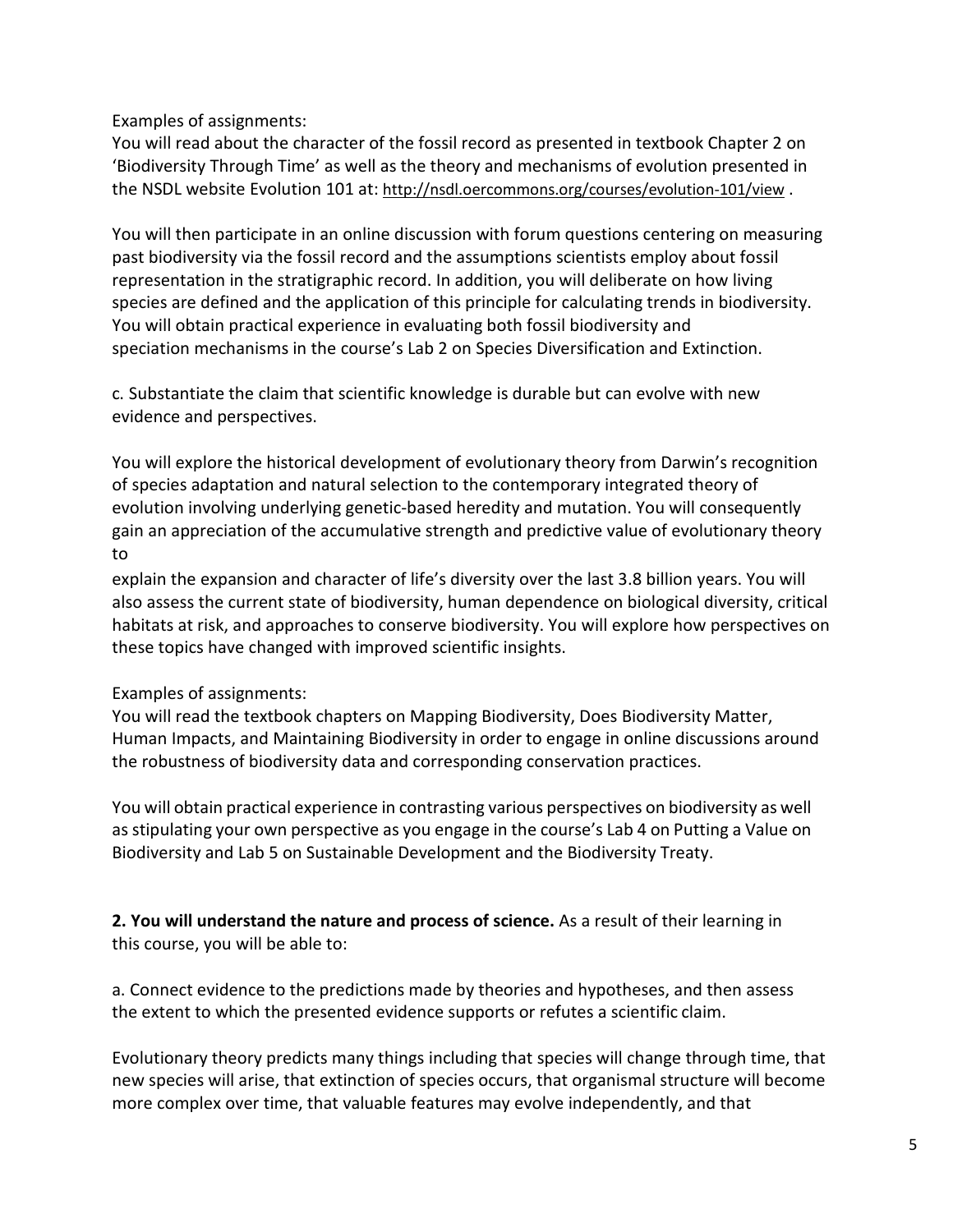microevolutionary phenomena (e.g., at the individual and genetic level ) will be coupled to environmental conditions and variation. In the Biodiversity course, evidence for many of these predictions will be assessed. For example, you will examine data from the fossil record to determine if the record of life: 1) changed through time, 2) became more complex, 3) is marked by extinction, and 4) shows comparable but independent development of features. Likewise, you will critically evaluate the data and methods employed to characterize presentday biodiversity as well as conservation theories for sustaining biodiversity founded on microevolutionary and ecological principles.

# Examples of assignments:

You will read about the character of the fossil record as presented in the course textbook Chapter 2 on Biodiversity Through Time as well as Chapter 6 on Maintaining Biodiversity and participate in online discussions that center on evaluating the veracity of scientific claims about earth's biodiversity through time and whether contemporary trends in biodiversity represent a  $6<sup>th</sup>$  mass extinction.

You will also develop a biodiversity hypothesis of your own and undertake a self-directed fieldtrip to a biological park to test it (e.g., zoo, botanical garden, aquarium, arboretum, natural area, or natural history museum). You will test your supposition by evaluating species variation,

functional morphology, the ecological interconnections between organisms, and/or the conservation practices employed to sustain biodiversity.

b. Evaluate the role of creativity, curiosity, skepticism, open-mindedness and diligence of individuals in scientific discovery and innovation.

As a part of Module 3, you will watch and discuss the NOVA video on "What Darwin Never Knew" that details the creativity and genius that launched modern evolutionary theory.

c. Recognize the uncertainty inherent in the scientific approach and evaluate scientists' efforts to minimize and understand its effect through experimental design, data collection, data analysis and interpretation.

This course incorporates the rich online resources available on biodiversity topics. As a part of the virtual fieldtrip assignments of alternating modules, you will carry out online simulations that will engage you in experimental design choices, data collection, data analysis and interpretation as well as have you confront the limitations of inferences drawn from these experiments.

d. Evaluate the role of communication, collaboration, diversity and peer review in promoting scientific progress and the quality of scientific evidence and ideas, and ensuring compliance with ethical standards.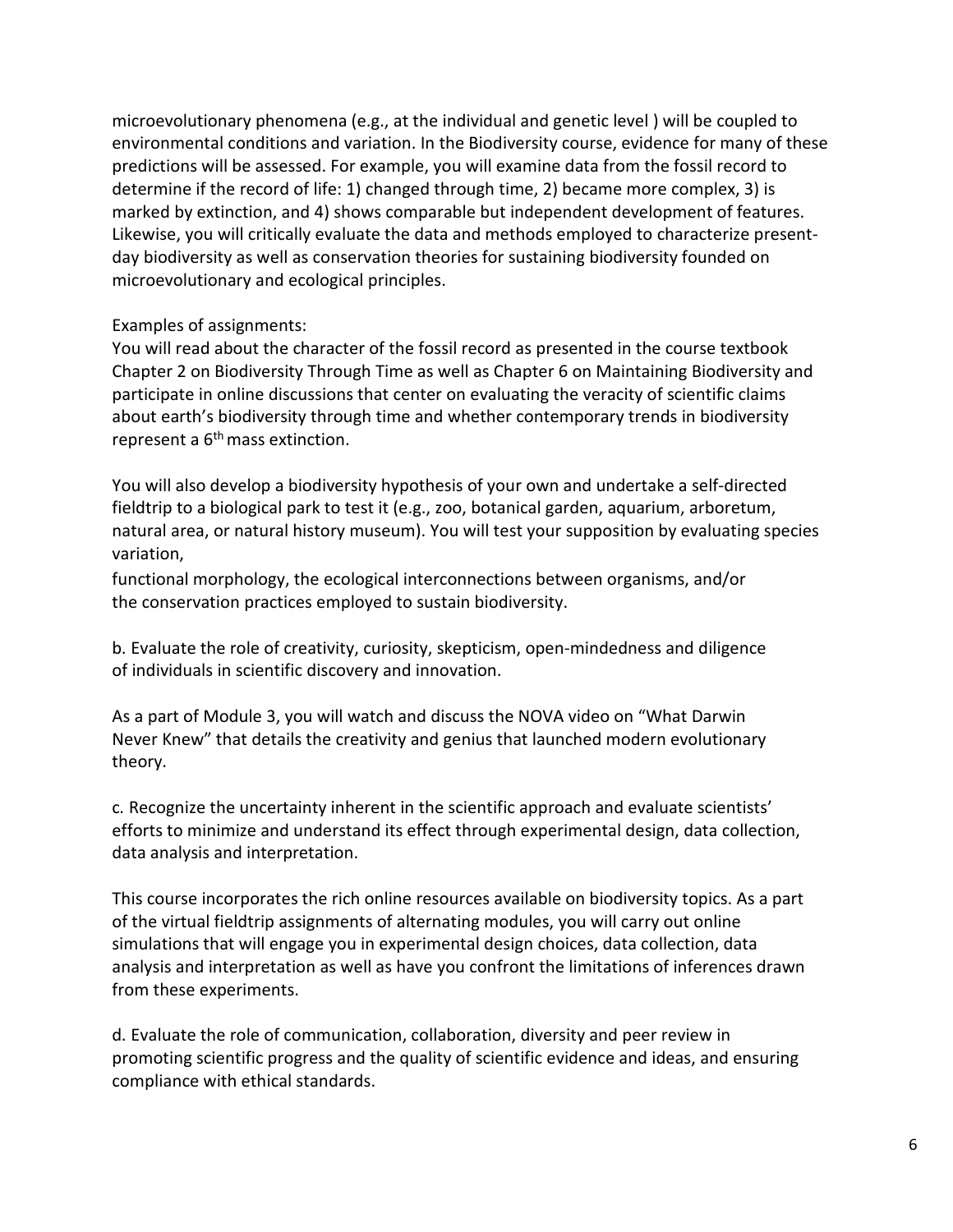The Biodiversity course activities and assignments regularly model the scientific enterprise including how knowledge is integrated, reviewed, and disseminated. For example, you will complete a scientific-styled research paper using peer-reviewed journal sources and employing key scientific reasoning steps (e.g., developing a hypothesis, formulating a methodology, analyzing available data, expressing results and conclusions, and describing study limitations). You will also collaborate with classmates through an online discussion forum as you seek and provide feedback concerning your research topic and methods.

e. Determine the extent to which science both influences and is influenced by the societies and cultures in which it operates.

You will have opportunities to contrast different societal and cultural perspectives on the issue of biodiversity, particularly in the area of conservation. For example, in Lab 5 on Sustainable Development and the Biodiversity Treaty, you will take on the role of a leader of either a developed or developing country. You will work towards formulating a general compromise on

a Biodiversity Treaty despite the competing economic and cultural interests you face. You will therefore learn about the ongoing interplay between scientific information and societal action and change.

f. Apply scientific approaches to problem solving and decision-making in their own lives, and evaluate how scientific knowledge informs policies, regulations, and personal decisions.

As a point of closure in the Biodiversity course, you will be provided the opportunity to convey your own perspective on the biodiversity issues including any plans for sustaining biodiversity in your own lives and community based upon knowledge acquired throughout the course. This will be part of the final online discussion

# <span id="page-6-0"></span>*SCPS Learning Outcomes*

# **Students from the School of Continuing and Professional Studies BAIFA program will fulfill their selected 1 or 2 competencies from the following offerings:**

S-2-A: Can describe, differentiate, and explain form, function, and variation within biological systems.

S-2-C: Can describe, categorize, and explain development or change within physical or biological systems.

S-3-D: Can use scientific knowledge to understand varying perspectives on a policy issue.

S-4: Can describe and explain connections among diverse aspects of nature.

S-5: Can explain and evaluate the nature and process of science.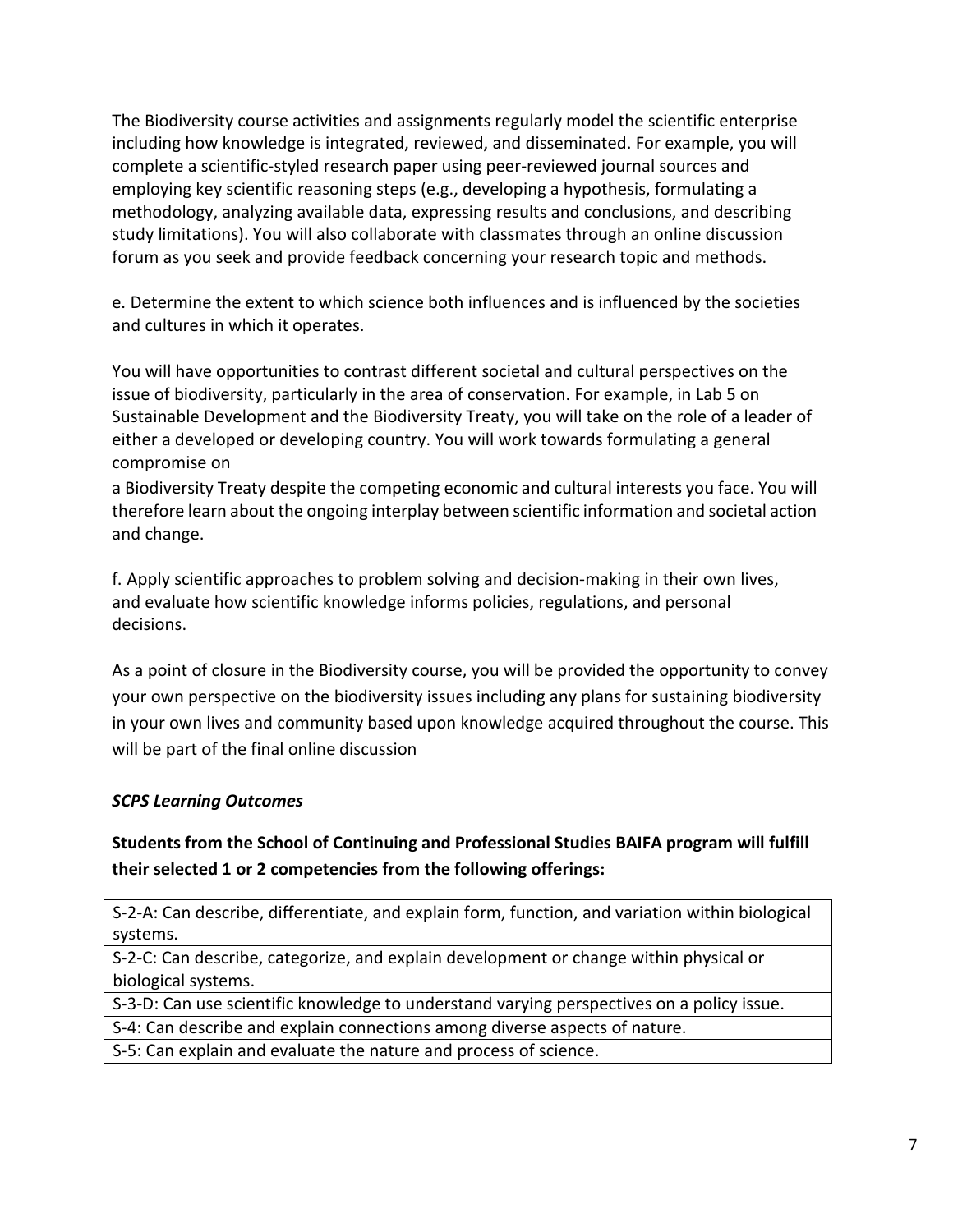### <span id="page-7-0"></span>**Learning Strategies and Resources**

#### <span id="page-7-1"></span>*Learning Strategies*

The Biodiversity course is subdivided into ten (10) modules (see Table below). For each of the modules, you will be introduced to new concepts and examples through readings and/or internet links. You will be responsible for regular participation in class discussions highlighting issues from the readings and course materials. Laboratory exercises or virtual fieldtrips building on the principles of biodiversity learned that week will take place in alternating modules. You will undertake a self-directed fieldtrip to a biodiversity resource and will also write a research paper on a biodiversity topic of your choice, consistent with the structure of a scientific journal.

| Module #       | <b>Topics</b>                                                     |
|----------------|-------------------------------------------------------------------|
| 1              | <b>Nature of Science</b>                                          |
| $\mathbf{2}$   | Introduction to the Science of Biodiversity                       |
| 3              | The Origin and Evolution of Life                                  |
| 4              | Earth's Dynamic Biodiversity: The Fossil and                      |
|                | <b>Contemporary Record</b>                                        |
| 5              | <b>Extinction and Mass Extinction</b>                             |
| 6              | <b>Mapping, Estimating and Evaluating Biodiversity</b>            |
| $\overline{7}$ | <b>Valuing Biodiversity</b>                                       |
| 8              | <b>Human Impacts: Threats to Biodiversity</b>                     |
| 9              | <b>Global Perspectives of Biodiversity: Culture &amp; Economy</b> |
| 10             | <b>Conserving and Sustaining Biodiversity</b>                     |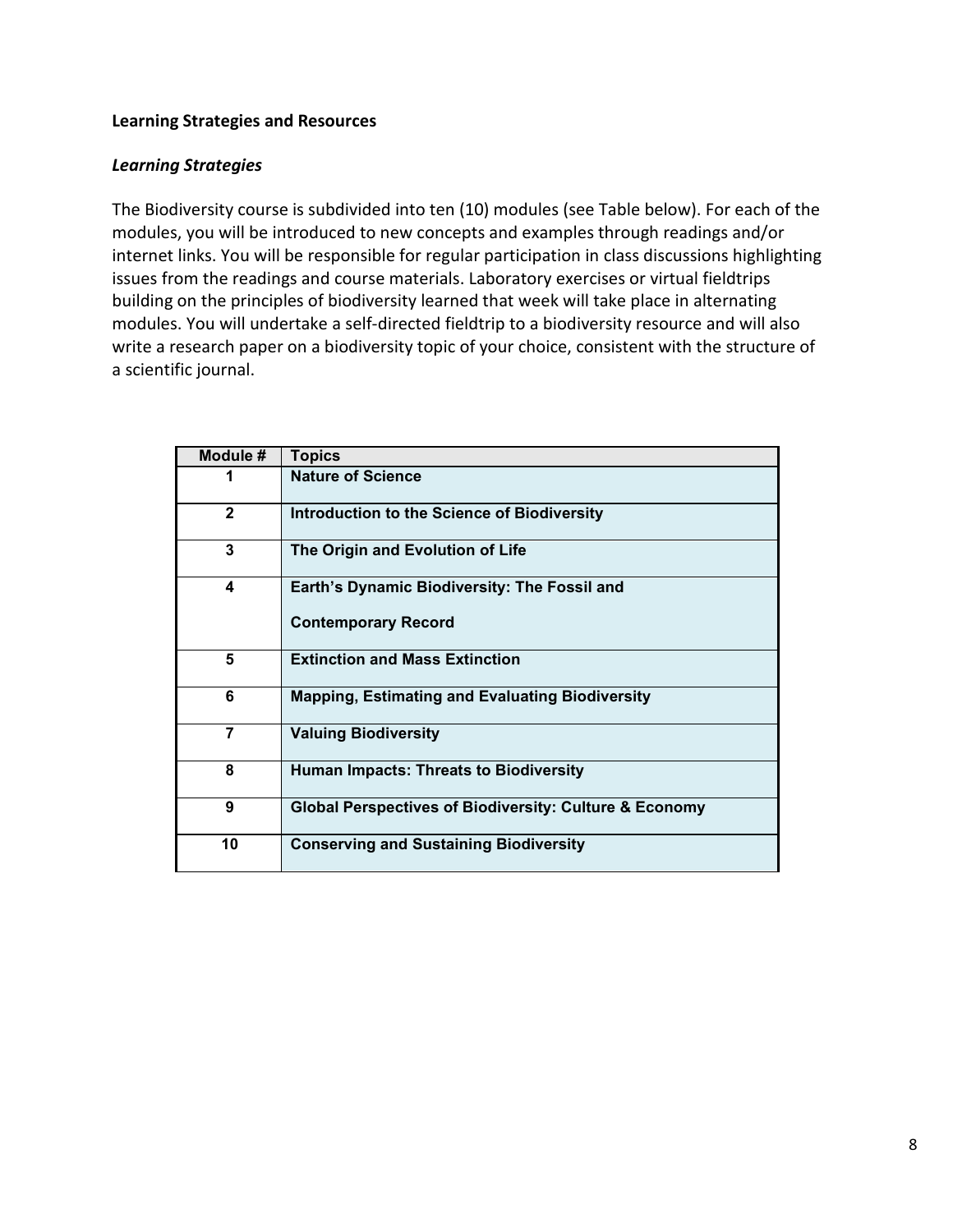#### <span id="page-8-0"></span>*Learning Resources*

Required Textbook: (To buy your books, go to [http://bookstore.mbsdirect.net/depaul.htm\)](http://bookstore.mbsdirect.net/depaul.htm)

You are encouraged to seek the textbook at discounters for the lowest price.

Gaston, K. J., & Spicer, J. I. (2004) *Biodiversity: An introduction*. Oxford: Blackwell Science.

Paperback: 208 pages Publisher: Wiley-Blackwell; 2nd Edition edition (11 Dec. 2003) Language: English ISBN-10: 1405118571 ISBN-13: 978-1405118576

Online Virtual Lab Resources:

*Simulations*

**Virtual Biology Lab** <http://virtualbiologylab.org/> **Using Biofilms to Estimate biodiversity**  [https://www.mdseagrant.org/interactive\\_lessons/](https://www.mdseagrant.org/interactive_lessons/biofilm/) [biofilm/](https://www.mdseagrant.org/interactive_lessons/biofilm/) **Lizard Evolution Virtual Lab** <http://www.hhmi.org/biointeractive/lizard-evolution-virtual-lab>

*Data Sets*

Tree of Life [http://tolweb.org/](http://tolweb.org/tree/) [tree/](http://tolweb.org/tree/) Building a Cladogram Phylot:<https://phylot.biobyte.de/>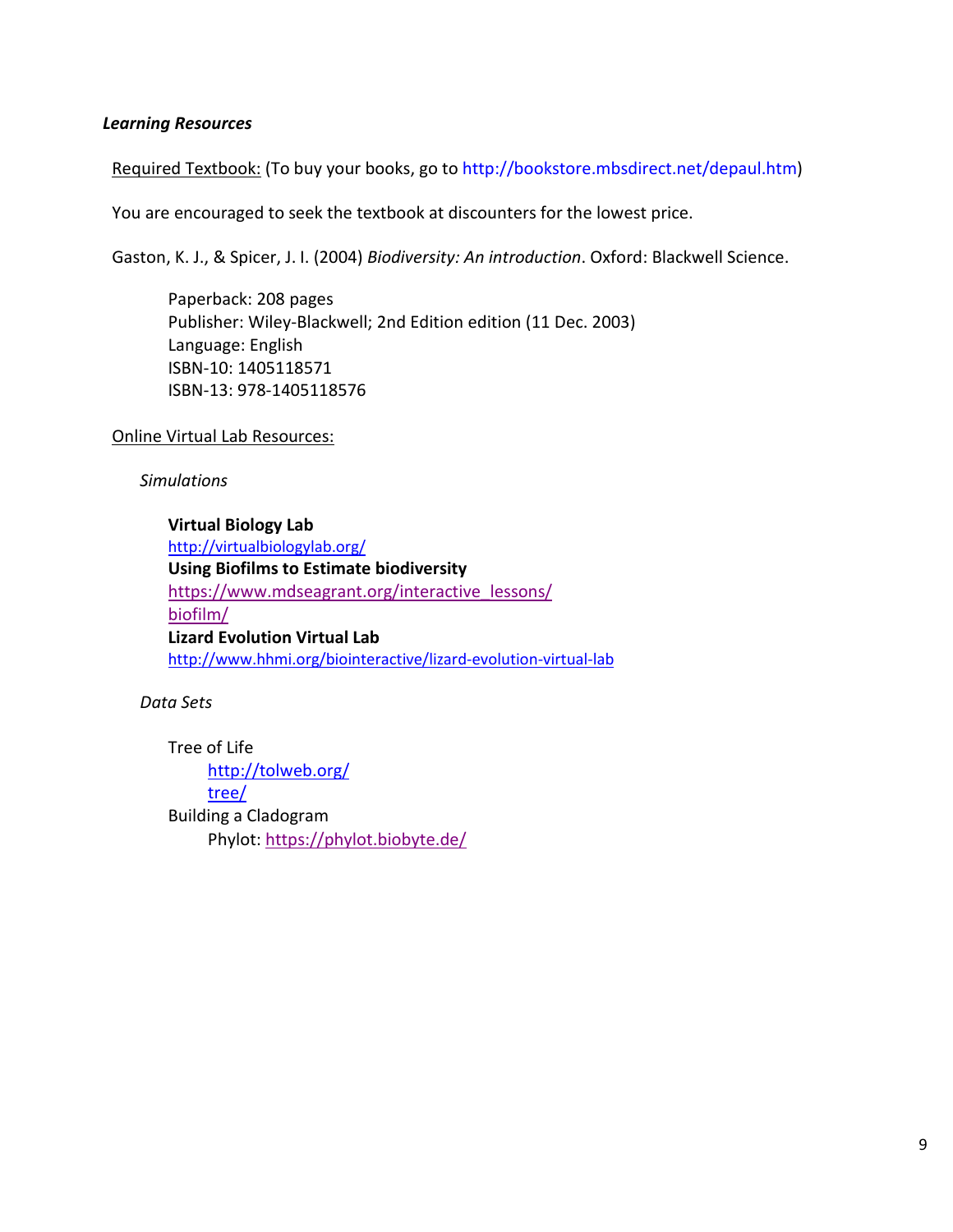# <span id="page-9-0"></span>**Learning Deliverables and Assessment of Learning**

#### <span id="page-9-1"></span>*Assessment Approaches*

Students will be assessed through a variety of approaches in *Biodiversity* including online discussions, lab reports, a research paper, virtual fieldtrip reports, and a self-directed fieldtrip report.

<span id="page-9-2"></span>**Discussions***.* (200 points). Each unit of the course has its own discussion forum for a total of 10. Discussion forum questions are formulated by the instructor to motivate your interaction and reflection around that module's topics. An excellent response is considered 1) accurate, 2) original, 3) relevant, 4) imparts something new to classmates, 5) clearly incorporates information from the readings and/or other learning materials, and 6) is well written. Excellent responses add substantial teaching/learning presence to a course and stimulate additional thought about the topic under discussion

<span id="page-9-3"></span>**Lab Reports***.* (250 points). In alternating units of the course, you will undertake lab activities structured to reinforce biodiversity principles, the nature of science, and scientific reasoning. There are 5 laboratory reports with the themes:

- L1 Classification: Sorting Out Life's Variety and its abundance
- L2 Evolution: The Origination and Extinction of Biodiversity
- L3 Measuring Biodiversity: Richness and Evenness
- L4 Biomes and Habitats: Conserving Biodiversity:
- L5 Valuing Biodiversity: Biodiversity and Geopolitics: Sustainable growth and Biodiversity Treaty Exercise

<span id="page-9-4"></span>**Research Paper Topics, References, and Final Draft.** (225 points). You are provided a detailed guideline for writing a scientifically formatted research paper in the course materials. The research paper will center on a biodiversity topic of your own choosing. Early in the course you are required to submit your research question and approach. Your final draft is due near the end of the course. An excellent research paper has the following qualities: 1) the research question is original and relevant; 2) paper adheres to the required scientific format; 3) resources are scholarly and relevant; 4) scholarly information is integrated and synthesized; 5) citations are of proper format and used consistently; 6) information is evaluated reasonably and critically; 7) corresponding conclusions are consistent with preceding information and arguments.

<span id="page-9-5"></span>**Virtual Fieldtrip Reports***.* (125 points). In alternating weeks, you are required to work through online fieldtrip exercises often with interactive online multimedia such as simulations and videos that reinforce module topics. An excellent virtual fieldtrip summary has the following qualities: 1) a summary of the key concepts presented, 2) specific examples of simulation results, etc., 3) a reflective statement about how the learning helped you gain a better understanding of the module, and 4) the summary is well written.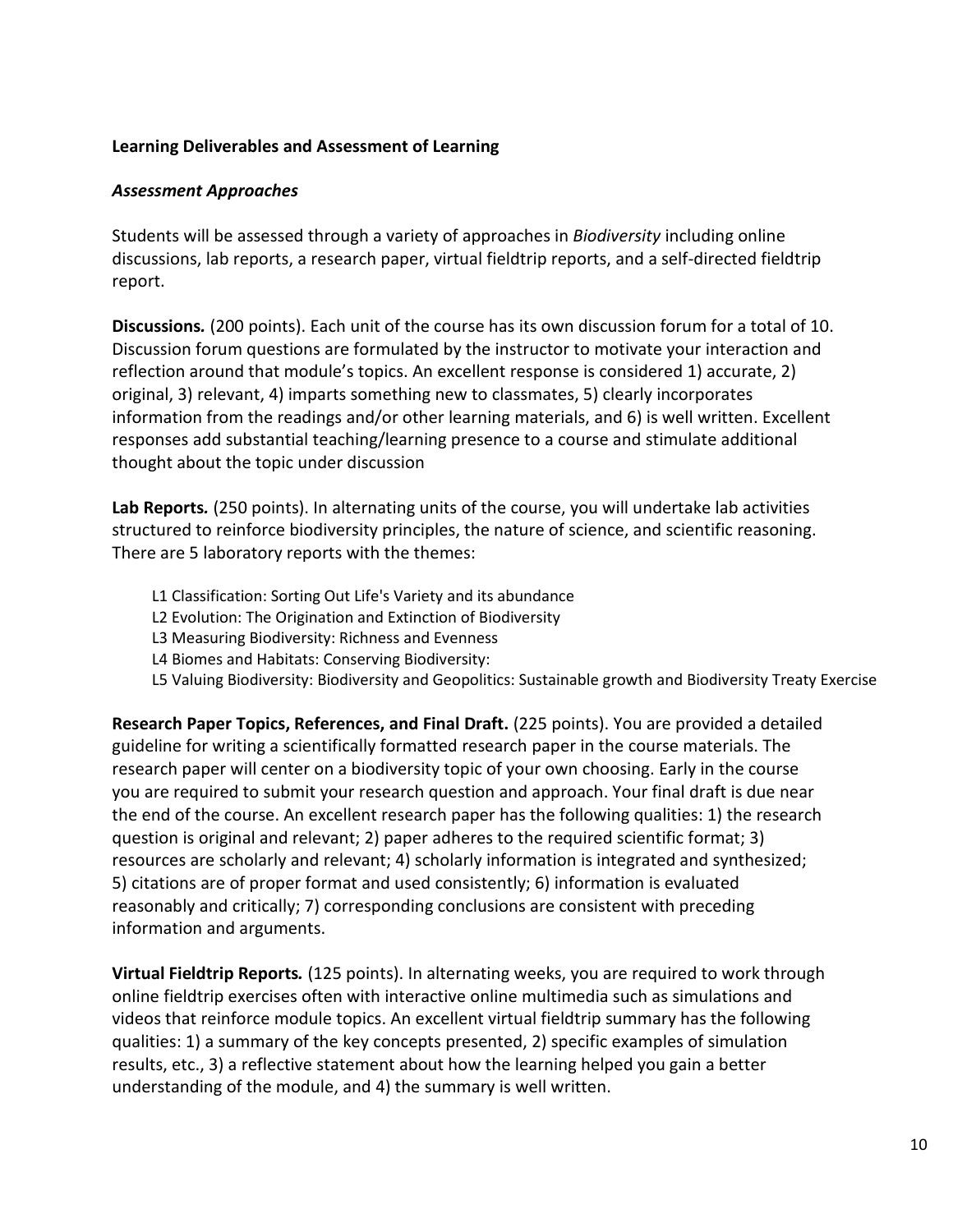<span id="page-10-0"></span>**Self-directed Field Trip Report***.* (200 points). You will undertake a scientific investigation to test a hypothesis about a biodiversity topic of your choice. You are required to visit a biological park to test it (e.g., zoo, botanical garden, aquarium, arboretum, natural area, or natural history museum). Alternatively, you can assess the biodiversity around your residence. An excellent report has the following qualities: 1) statement of research question and observations, 2) specific examples of what was observed, 3) detailed results and conclusions, 4) reflection on the results of the learning activity, and 5) information is accurately communicated and report is well written.

<span id="page-10-1"></span>

| <b>Grading Category:</b>                         | Number of<br><b>Assignments</b> | <b>Point Value</b><br>Each | <b>Total Point</b><br>Value | % of Final<br>Grade: |
|--------------------------------------------------|---------------------------------|----------------------------|-----------------------------|----------------------|
| <b>Discussions</b>                               | 10                              | 20                         | 200                         | 20%                  |
| Lab Reports                                      | 5                               | 50                         | 250                         | 25%                  |
| <b>Research Paper (Topics and</b><br>References) |                                 | 25                         | 25                          | 2.5%                 |
| <b>Research Paper (Final)</b>                    | 1                               | 200                        | 200                         | 20%                  |
| <b>Virtual Fieldtrip Reports</b>                 | 5                               | 25                         | 125                         | 12.5%                |
| <b>Self-directed Field Trip Report</b>           | 1                               | 200                        | 200                         | 20%                  |
| <b>Total</b>                                     |                                 |                            | 1000 Points                 | 100%                 |

#### **Summary of Assignments, Point Values, and Percentages**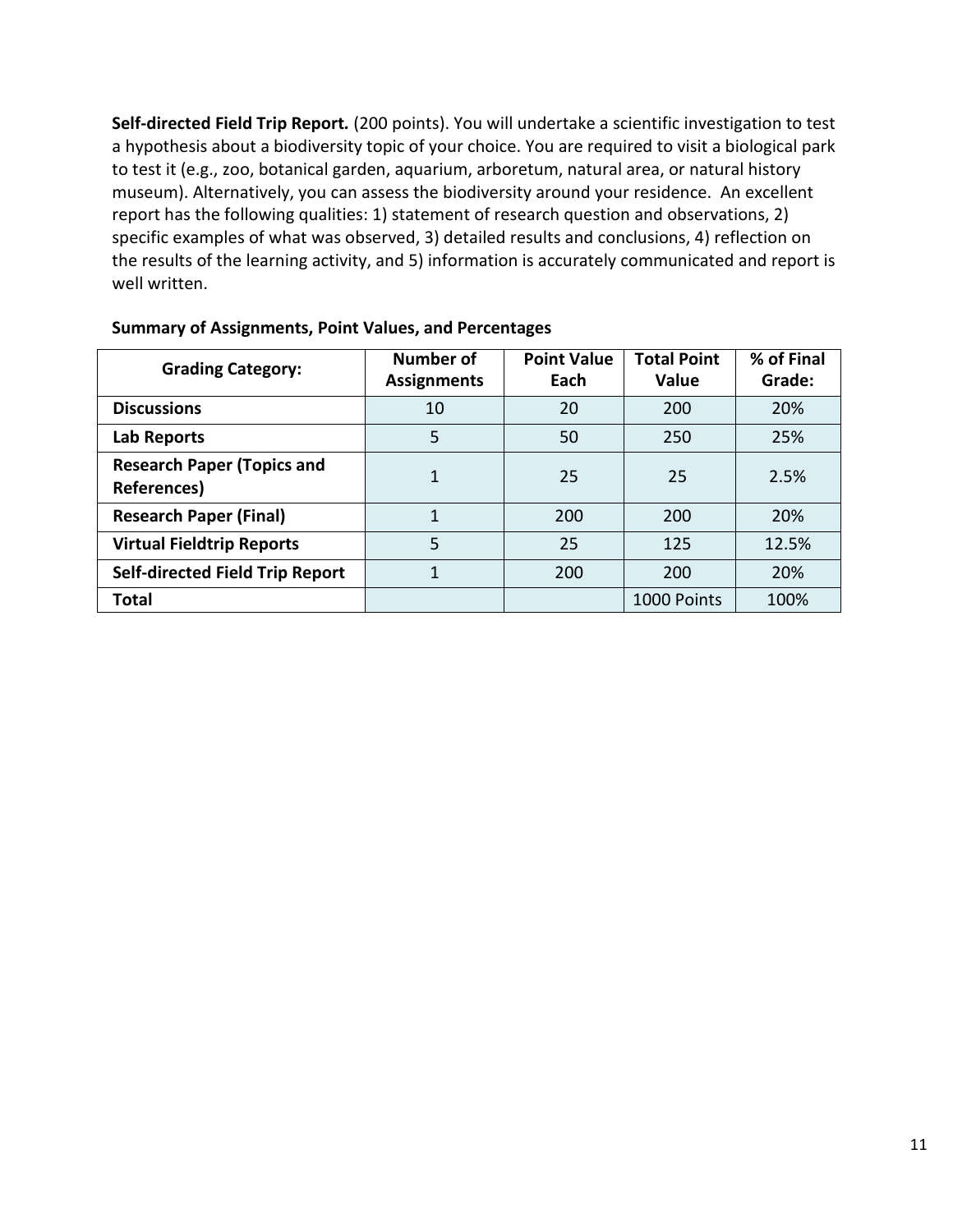# <span id="page-11-0"></span>**Student Time Commitment to Practical Learning (Excludes reading, research, paper writing and study)**

| <b>Laboratories</b>                     | <b>Seat Time</b>                                    |                  |
|-----------------------------------------|-----------------------------------------------------|------------------|
|                                         | Minimum Expected Time Allotment                     |                  |
|                                         |                                                     |                  |
|                                         | Includes preparation, conducting lab, notetaking,   |                  |
|                                         | developing formal report, and sharing and analyzing |                  |
|                                         | data with class as applicable.                      |                  |
| <b>Lab 1- Classification</b>            | 3 Hours                                             |                  |
| Lab 2- Evolution                        | 3 Hours                                             |                  |
| Lab 3- Measuring<br><b>Biodiversity</b> | 3 Hours                                             |                  |
| Lab 4- Conserving                       | 3 Hours                                             |                  |
| <b>Biodiversity</b>                     |                                                     |                  |
| Lab 5- Valuing                          | 3 Hours                                             |                  |
| <b>Biodiversity</b>                     |                                                     |                  |
|                                         |                                                     |                  |
|                                         | Subtotal                                            | 15 Hours minimum |
|                                         |                                                     |                  |
| <b>Discussions</b>                      | 0.5 hours each X 10                                 | <b>5 Hours</b>   |
|                                         | (Includes review of other student responses and an  |                  |
|                                         | original contribution)                              |                  |
|                                         |                                                     |                  |
| <b>Virtual Fieldtrips</b>               | 1.5 hours each X 5                                  | 7.5 Hours        |
|                                         | (Includes conducting simulation and/or review of    |                  |
|                                         | multimedia)                                         |                  |
| Self-directed                           | 5.0 hours X 1                                       | 5.0 Hours        |
| <b>Fieldtrip</b>                        |                                                     |                  |
|                                         |                                                     |                  |
|                                         | <b>Total</b>                                        | 32.5 Hours       |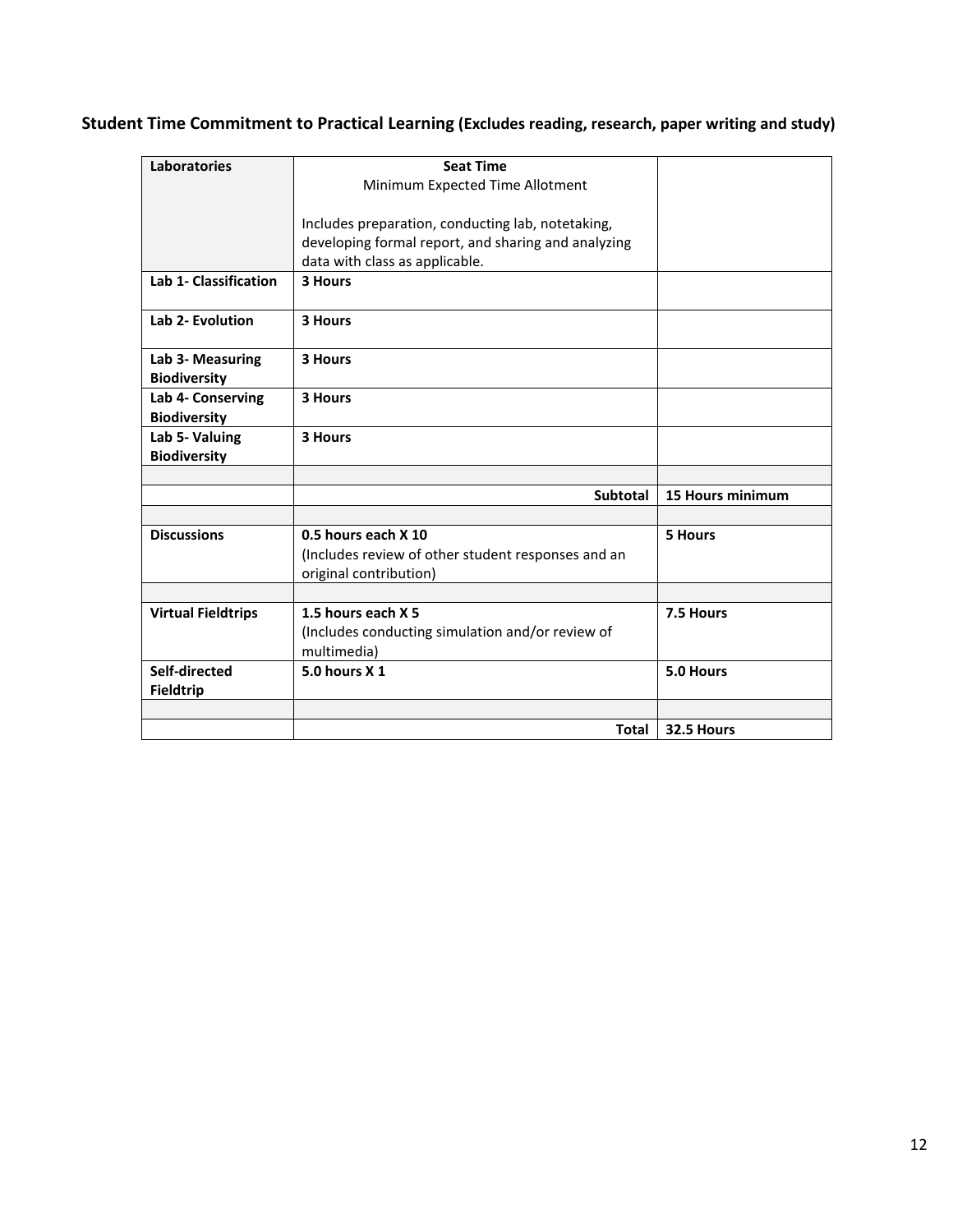#### <span id="page-12-0"></span>**Writing Expectations**

To assess student learning, the Biodiversity course incorporates several forms of writing assignments including laboratory reports, a research paper following a scientific journal format, an exam, virtual fieldtrip reports, weekly online discussion responses, and a self-directed fieldtrip report. The 5 laboratories incorporate worksheets that serve as the template to collect and analyze data, develop summaries and conclusions, and present information in an essay format. The required research paper follows a science journal format and has an expected length of about 2500 words. Five virtual fieldtrip reports of 250 words each are submitted on a standardized form centering on interactive multimedia examples of concepts and student reflection. Students are also required to submit a self-directed fieldtrip report of about 750 words that is structured in a scientific format involving testing a hypothesis through observations and data collection via a local biological park of their choice. Lastly, students' weekly discussions of about 150 words conducted online require original written contributions based upon course materials as well as collegial responses to classmate submissions.

Each writing assignment type above has a detailed set of instructions and assessment rubric which is provided to students in the Biodiversity course guide and website. All writing assignments are expected to conform to basic college-level standards of mechanics and presentation.

### <span id="page-12-1"></span>**Grading Policies and Practice**

To complete the course, students must fulfill each of the assignments as described in the course and submit them to the instructor by the assigned deadline in the course drop box. In addition, students must participate in the course discussion forum by responding to all instructor requests and by interacting with fellow classmates as instructed.

#### <span id="page-12-2"></span>**Turnitin Plagiarism Review of Assignments**

Assignments in the Biodiversity course will be sent through the Turnitin plagiarism software. Students must submit their **own** original work. Work found to be plagiarized **will receive no points**. If a student has plagiarized from a classmate, **both students will receive zero points**. Resubmission of a plagiarized assignment is not permitted. If the instructor determines the [plagiarism](https://offices.depaul.edu/academic-affairs/faculty-resources/academic-integrity/Pages/definitions.aspx) is egregious the matter will be referred to the University's Academic Integrity Board.

# <span id="page-12-3"></span>**Late Work Policy**

Points will be deducted for late work that has not been exempted by the instructor (i.e., for medical or significant personal reasons). Work received later than one week after the deadline will receive 0% credit. Discussion forums will generally be 'locked' one week after the deadline.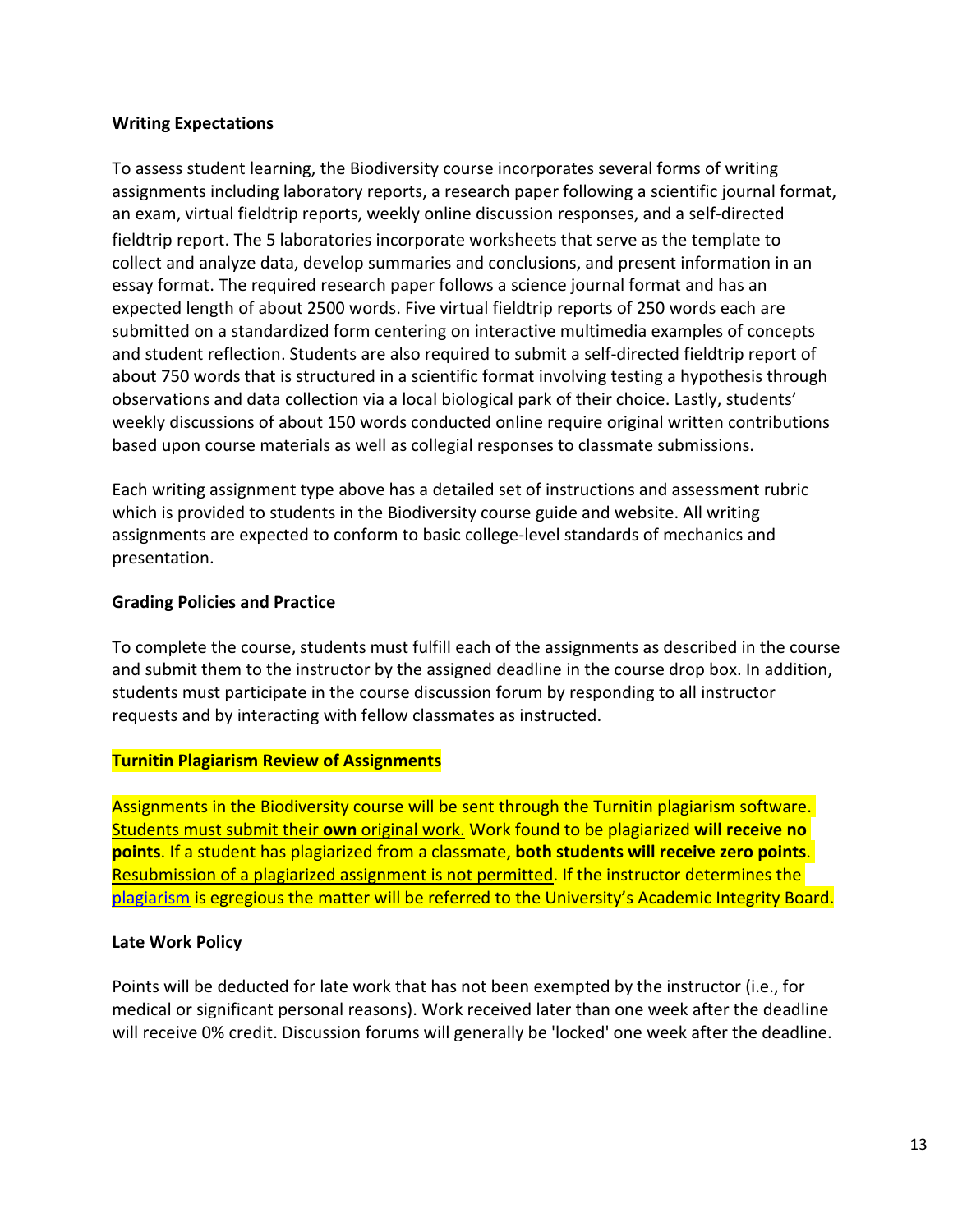### <span id="page-13-0"></span>**Course Grading Scale**

|              |         | Grading Scale Percentage Verbal Descriptor |
|--------------|---------|--------------------------------------------|
| А            | 100-93% | Excellent                                  |
| A-           | 92-90%  |                                            |
| $B+$ to $B-$ | 89-80%  | Very Good                                  |
| $C+$ to $C-$ | 79-69%  | Satisfactory                               |
| $D+$ to $D-$ | 68-60%  | Poor                                       |
|              | <60%    | Unacceptable                               |

#### <span id="page-13-1"></span>*DePaul University Rubric for Letter Grades*

**A** The instructor judged the student to have accomplished the stated objectives of the course in an EXCELLENT manner.

**B** The instructor judged the student to have accomplished the stated objectives of the course in a VERY GOOD manner.

**C** The instructor judged the student to have accomplished the stated objectives of the course in a SATISFACTORY manner.

**D** The instructor judged the student to have accomplished the stated objectives of the course in a POOR manner.

**F** The instructor judged the student NOT to have accomplished the stated objectives of the course.

**IN** Temporary grade indicating that, following a request by the Student, the Assistant Dean for Student Affairs and the Instructor have given permission for the student to receive an incomplete grade.

#### **Incomplete (IN) Grade:** This process follows university [policy.](https://courses.depaul.edu/university-catalog/academic-handbooks/undergraduate/undergraduate-academic-policies/Pages/default.aspx)

A student who encounters an unusual or unforeseeable circumstance that prevents her/him from completing the course requirements by the end of the term may request a time extension to complete the work.

- The student must formally initiate the request by submitting the [Contract Form](https://scps.depaul.edu/Documents/incomplete_contract.docx) (via email, word doc), no later than week 10 (or prior to the final week of a shorter-term course).
- The instructor has discretion to approve or not approve the student's request for an IN grade.
- The instructor has discretion to set the deadline for completion of the work, which may be earlier but no later than two quarters (not counting Summer term).
- The instructor may not enter an IN grade on behalf of a student without a completed and agreed upon contract.
- The student is alerted that IN grades are not considered by Financial Aid as evidence of satisfactory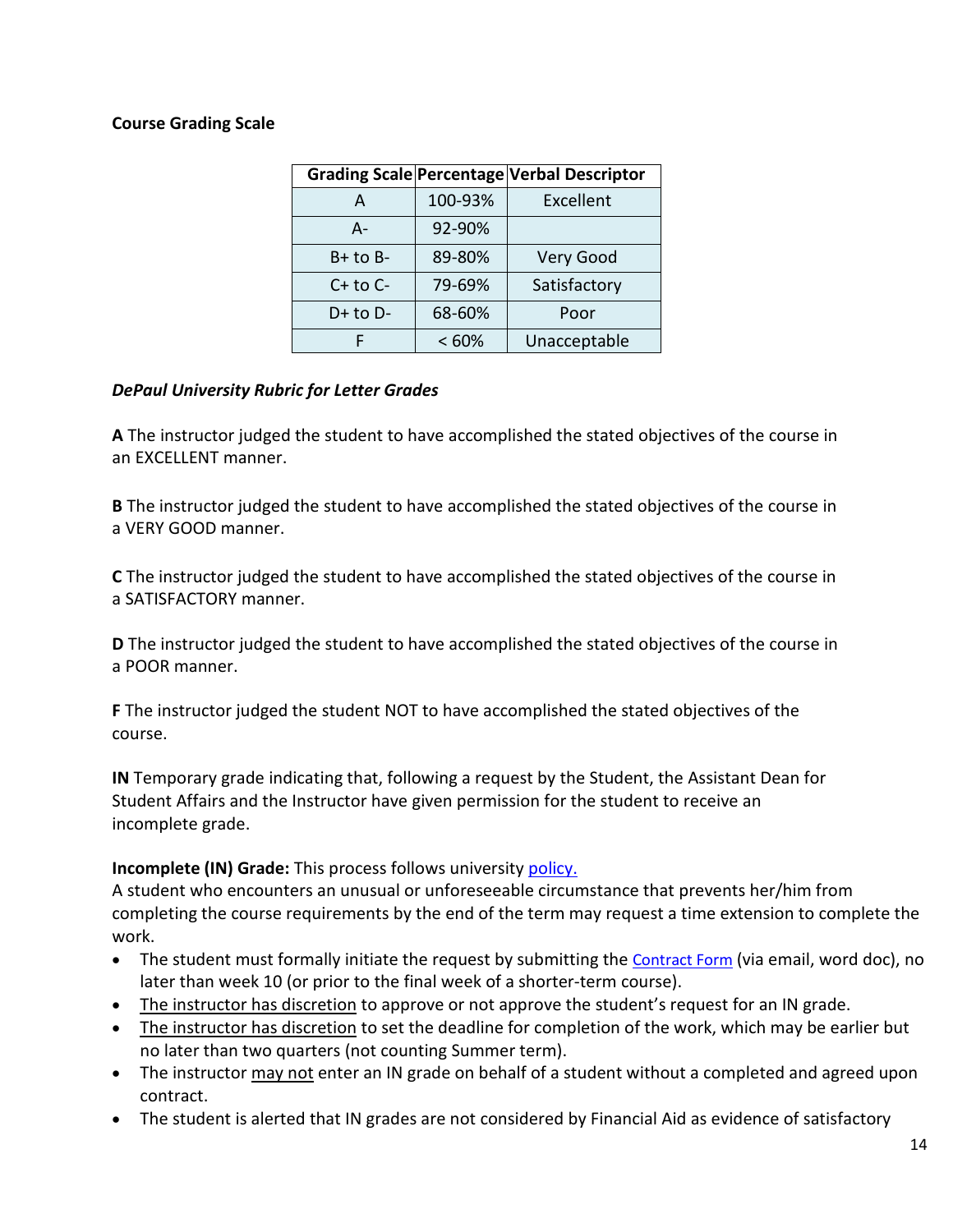academic progress.

In order to qualify, the student must have:

- 1. satisfactory record in the work already completed in the course;
- 2. encountered unusual or unforeseeable circumstances, which prevent him/her from completing the course requirements before the end of the term; and
- 3. applied to the instructor and to the Assistant Dean for permission to receive the IN. The incomplete will expire at the end of the following semester. If the work is not complete, the student will receive a failing grade.

# **Pass/Fail Exclusions**

You may not use the **Pass/Fail grading option if you are using this course to meet Liberal Studies Program** (LSP) requirements. Likewise, if this course is taken to meet a requirement in your major (including intended and pre-majors), minor, and/or certificate (including intended and pre- minors/certificates) you may not use the Pass/Fail option. You should follow any other guidelines for P/F grades that DePaul permits and discuss these with your academic advisor.

#### **General Assessment Criteria for All Writing Assignments**

Consider visiting the Writing Center to discuss your assignments for this course or any others. You may schedule appointments (30 or 50 minutes) on an as–needed or weekly basis, scheduling up to 3 hours' worth of appointments per week. Online services include Feedback– by–Email and IM conferencing (with or without a webcam). All writing center services are *free*.

Writing Center tutors are specially selected and trained graduate and undergraduate students who can help you at almost any stage of your writing. You will not do your work for you, but you can help you focus and develop your ideas, review your drafts, and polish your writing. You can answer questions about grammar, mechanics, different kinds of writing styles, and documentation formats. You also can answer questions and provide feedback online, through IM/webcam chats and email.

The tutors won't necessarily be familiar with every class or subject, but you are able to provide valuable help from the perspective of an interested and careful reader as well as a serious and experienced student-writer. Schedule your appointments with enough time to think about and use the feedback you'll receive. To schedule a Face-to-Face, Written Feedback by Email, or Online Appointment, visi[t www.depaul.edu/writing.](http://www.depaul.edu/writing)

#### <span id="page-14-0"></span>**News Items and Discussion Forums for Online Courses**

Discussion Forums are an important component of your online experience. This course contains discussion forums related to the topics you are studying each week. For requirements on your participation in the Discussion Forums, please see "Discussion Forum" and the "Discussion Rubric" in this syllabus.

A Course Q & A discussion forum has also been established to manage necessary, ongoing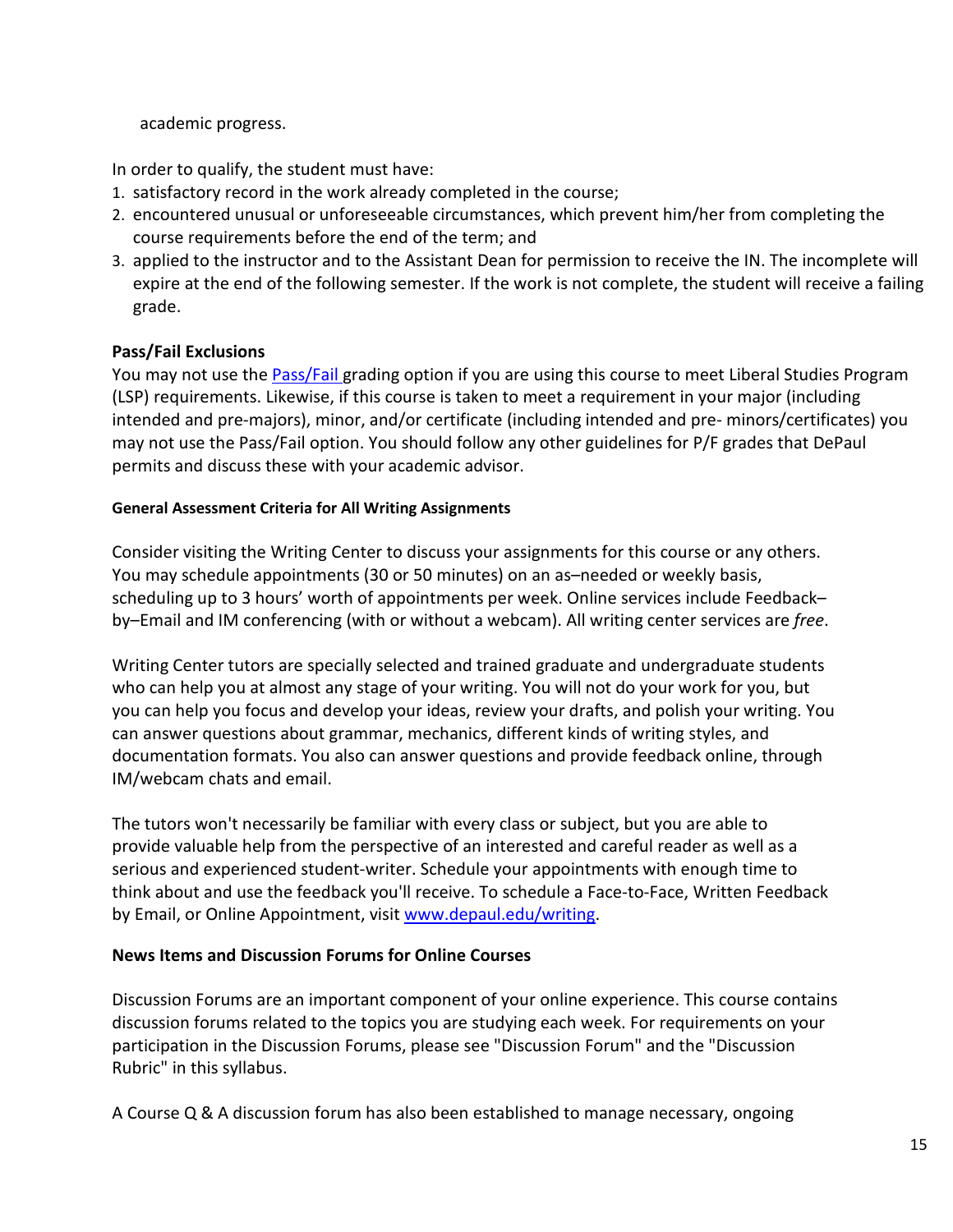social and administrative activities. This is where the management and administrative tasks of the course are conducted, and where you can ask 'process' questions and receive answers throughout the course from the instructor or other students.

| <b>Information Area</b><br>Title                    | Appropriate<br><b>Activities</b>                                                                                                                                         |
|-----------------------------------------------------|--------------------------------------------------------------------------------------------------------------------------------------------------------------------------|
| <b>News</b>                                         | Periodically, the instructor may make general postings and updates to<br>course materials (beyond regular updates). This in an area for<br>Biodiversity in the News too. |
| <b>Forum Title</b>                                  | Appropriate<br><b>Activities</b>                                                                                                                                         |
| <b>Introductions</b>                                | A place to tell us a little about yourself and your connection to the<br>course subject matter.                                                                          |
| <b>Course Question</b><br>and<br><b>Answers</b>     | A place for students to ask process questions about the course activities.<br>Individual questions should be sent directly to the instructor.                            |
| <b>Module</b><br><b>Discussion</b><br><b>Forums</b> | Student interactions and collaboration around current course topics.                                                                                                     |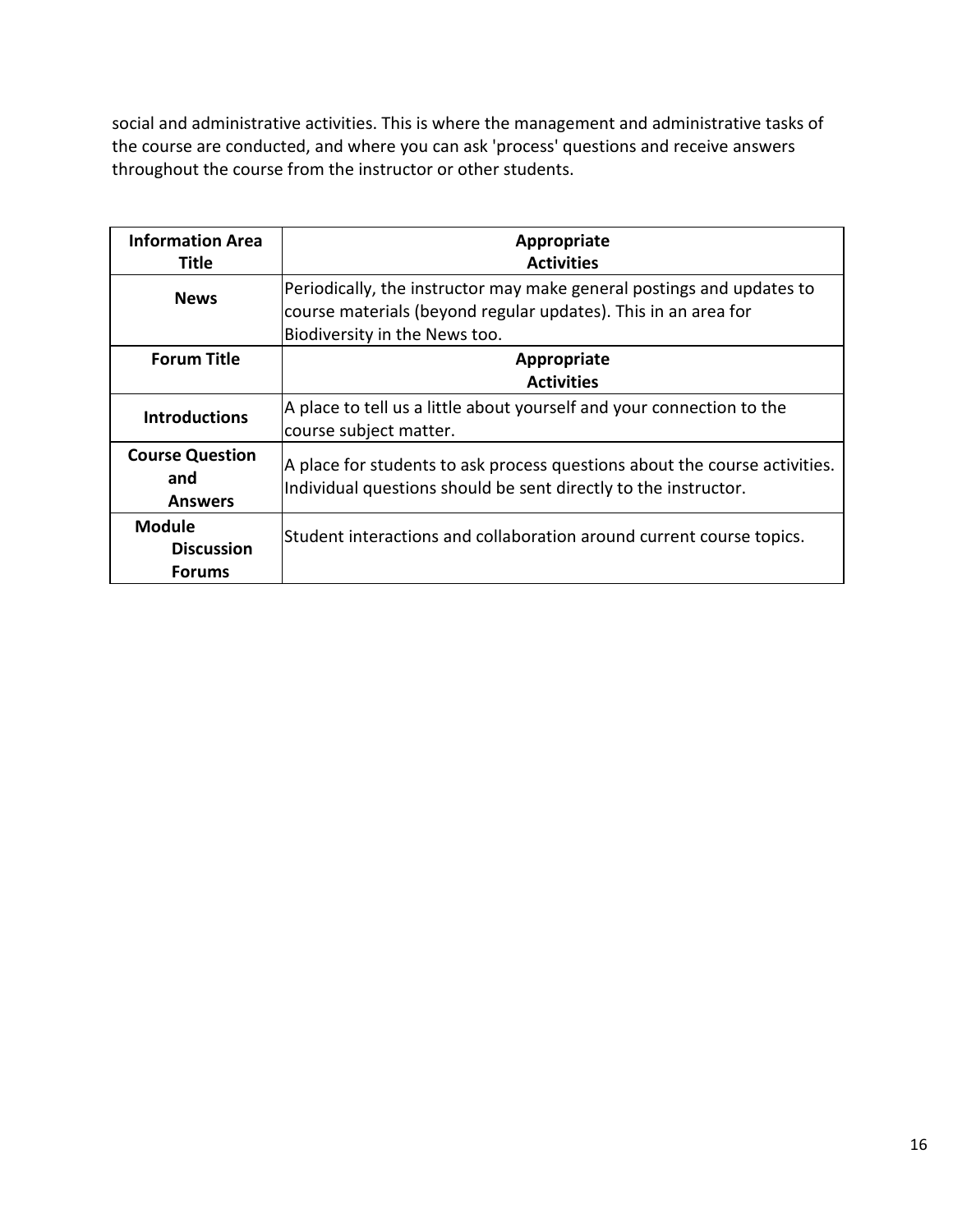### <span id="page-16-0"></span>**Course Policies**

#### <span id="page-16-1"></span>*Course and Workload Expectations*

#### **Workload, Time Management, and Attendance**

This online course is not self-paced and requires a regular time commitment each week throughout the quarter. You are required to log in to the course at least three to four times a week so that you can participate in the ongoing course discussions. Online courses are more flexible but no less time consuming than onsite courses. Students will have to dedicate some time every day or at least every second day to their studies. A typical four credit hour onsite course with a lab component at DePaul involves 6 hours of onsite learning. In addition, students can expect to spend at least three to six hours of study and homework per week. Therefore, to work towards an excellent grade in *Biodiversity*, students should expect to commit approximately 10 hours of time spread out through each week of the quarter.

#### <span id="page-16-2"></span>*Online Participation Guidelines*

All the discussion that would ordinarily take place in a classroom takes place in the Discussion Boards in your online course. Just as you are expected to attend a course scheduled to take place in a classroom, you must attend to your online course, at least three times a week. This is done by going to the Discussion Board area to read what is written there and to contribute to the ongoing discussion. Note: The D2L system permits the instructor to evaluate the participation level of students.

#### <span id="page-16-3"></span>*Course Netiquette*

Online discussions are an important part of the course experience. To ensure a positive learning environment, students should follow the guidelines below:

- Be polite
- Respect other participants' views or opinions
- Think before you write, and ask yourself if you would say the same thing in person
- Use positive phrases (i.e., "Good idea!" or "Thanks for the suggestions," etc.)
- Be sensitive to cultural differences
- Avoid hostile, curt or sarcastic comments
- No objectionable, sexist, or racist language will be tolerated
- Create a positive online community by offering assistance and support to other participants.
- Use correct grammar and syntax

#### <span id="page-16-4"></span>*Instructor's Role*

The instructor's role in this course is that of a discussion facilitator and learning advisor. It is not their responsibility to make sure students log in regularly and submit their assignments. The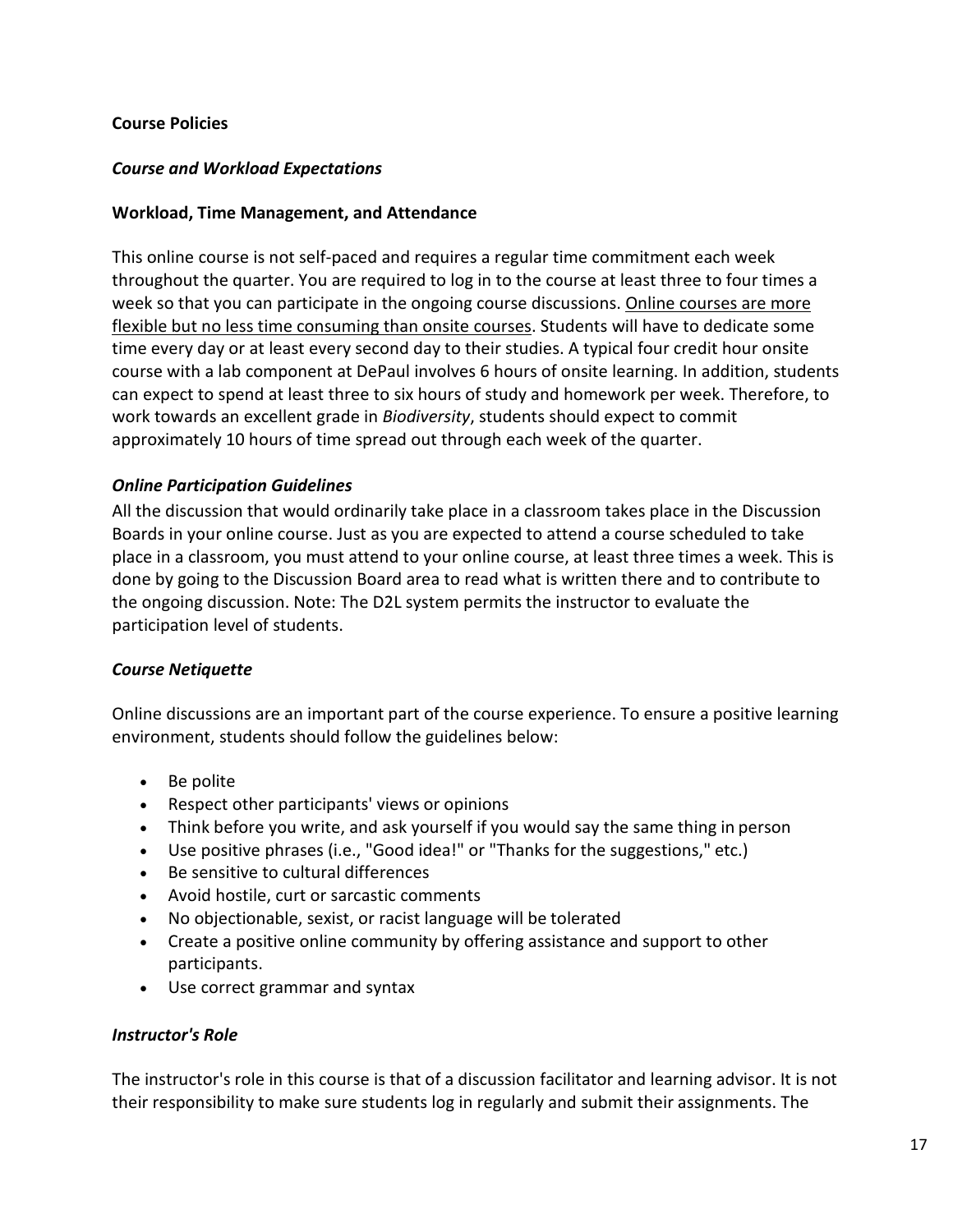instructor will read all postings to the general discussion forums but may not choose to respond to each posting. Most often you will receive individualized feedback to assignments through the D2L assessment system.

# <span id="page-17-0"></span>*Office Hours*

As this is an online course there will be no set office hours. Office hours will be by appointment. Typically, students will receive a response to emailed or posted queries generally within 48 hours during regular business days. Responses will be usually by e-mail or conference call if prearranged.

# <span id="page-17-1"></span>*Student's Role*

Online students must take a proactive approach to the learning. As the course instructor's role is that of a learning guide, the role of the student is that of the leader of their own learning. Students will be managing their own time to assure completion of the readings, activities and assignments for the course. In addition, students are expected to take a more active role in peer learning expressed in the discussion forums.

# <span id="page-17-2"></span>**College and University Policies**

**This course includes and adheres to the college and university policies described in the links below:**

# **[Undergraduate Academic Policies](https://catalog.depaul.edu/student-handbooks/undergraduate/undergraduate-academic-policies/)**

**[Accommodations Based on the Impact of a Disability](https://offices.depaul.edu/student-affairs/support-services/for-specific-populations/Pages/students-with-disabilities.aspx)**

**[Protection of Human Research Participants](https://offices.depaul.edu/research-services/research-protections/irb/policies-procedures/Pages/default.aspx)**

**[APA citation format](https://owl.english.purdue.edu/owl/resource/560/01/)**

# <span id="page-17-3"></span>**Essential Policies for this Course**

# **Academic Integrity Standards**

This course abides by DePaul University's Academic Integrity policy. In particular students should avoid cheating and plagiarism as defined below.

1. Cheating. Cheating is any action that violates university norms or instructor guidelines for the preparation and submission of assignments. This includes, but is not limited to: unauthorized access to examination materials prior to the examination itself; use or possession of unauthorized materials during the examination or quiz; having someone take an examination in one's place; copying from another student; unauthorized assistance to another student; or acceptance of such assistance.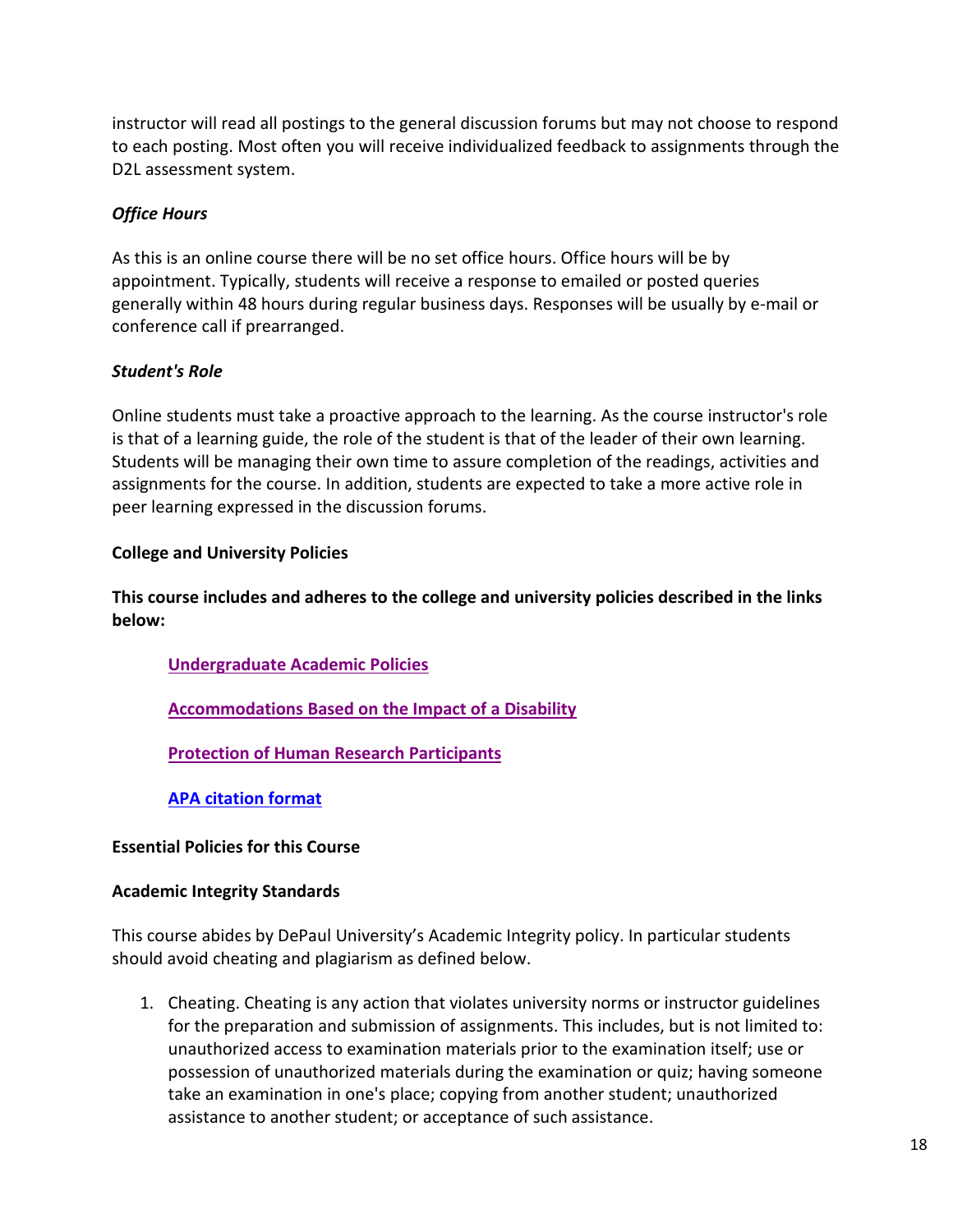- 2. Plagiarism. Plagiarism occurs when one uses words, ideas, or work products attributed to an identifiable source, without attributing the work to the source from which it was obtained, in a situation where there is a legitimate expectation of original authorship in order to obtain benefit, credit, or gain. Plagiarism includes but is not limited to the following:
	- 1. The direct copying of any source, such as written and verbal material, computer files, audio disks, video programs or musical scores, whether published or unpublished, in whole or part, without proper acknowledgement that it is someone else's.
	- 2. Copying of any source in whole or part without proper acknowledgement.
		- 1. This includes using others' work and;
		- 2. The reuse or repurposing of any previously submitted version of one's own work-product or data into a "new" product without requesting permission from the current instructor (also known as "self-plagiarism").

# <span id="page-18-0"></span>**Protection of Human Subjects in Research**

Demonstrating competence sometimes involves human interactions, including interviewing and or observing people outside of the course, discussing those interactions with class members and reporting on the interactions in written format(s). As such, these interactions qualify as human subjects research and are subject to University and Federal guidelines. Research which takes place in the context of this course is exempt from approval by the School of Continuing and Professional Studies Local Review Board *only under the following conditions*:

- 1. The data collected is *exclusively* for the purpose of class discussion and may not be used for any other purpose, whether during the course or at any time afterwards. If there is any possibility that the data could be used in further research or for publication, then students must obtain approval from the Local Review Board before beginning.
- 2. Students assess the risk of harm to the individual, whether physical, mental or social, and ensure that no harm does or could result from interviews, observations, discussion and/or reports.
- 3. The privacy and confidentiality of those interviewed, observed, or discussed in the course are protected. Unless the student receives written permission from an individual to use the individual's name, all names should be changed or eliminated, ensuring that identity cannot be determined from the data provided.

Written permission can be secured only through an *Informed Consent document*, which your instructor will help you develop, if appropriate. For more information see: <http://research.depaul.edu/>

# <span id="page-18-1"></span>**Additional Course Resources**

**[University Center for Writing-based Learning](http://condor.depaul.edu/writing/)**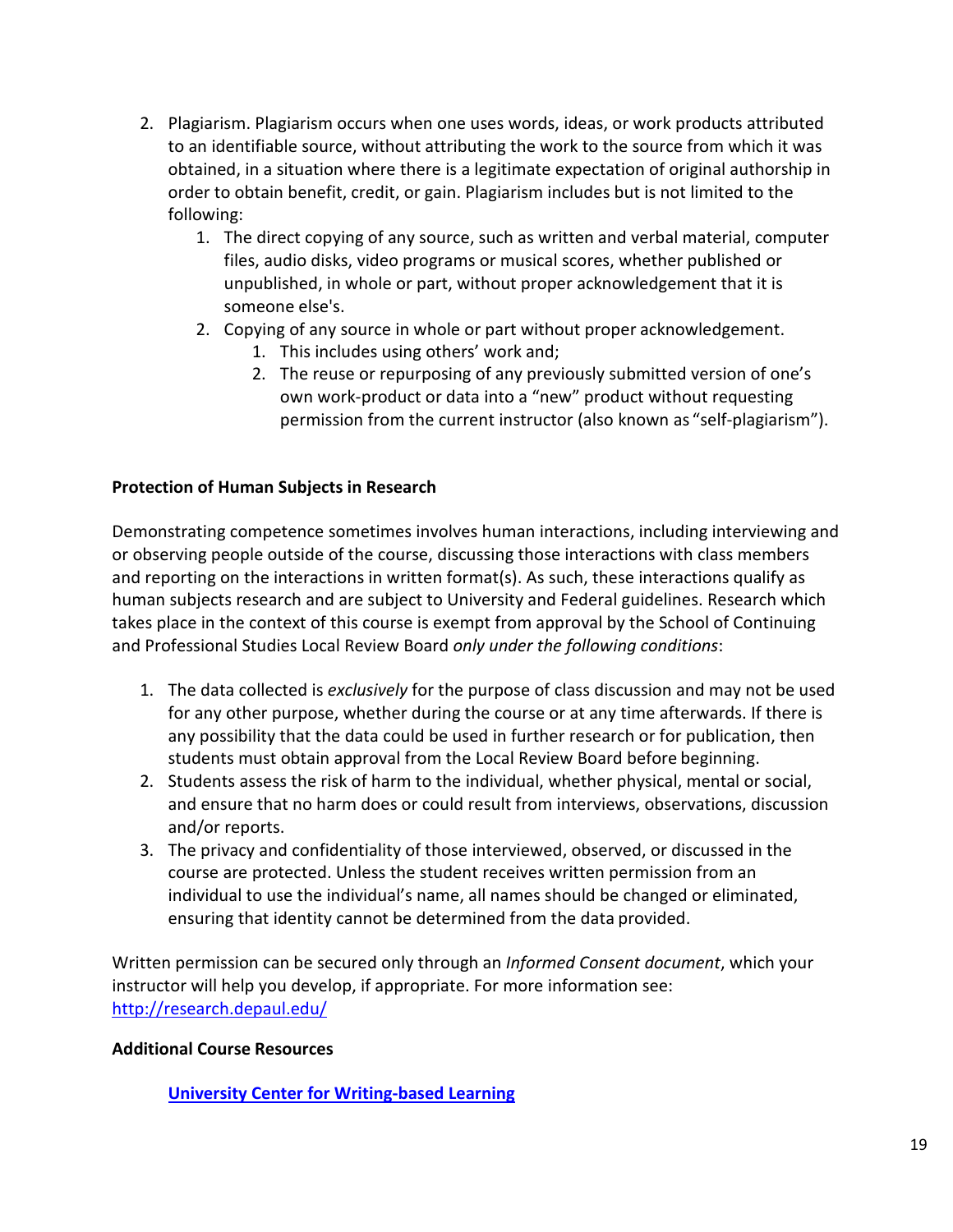## **[Dean of Students Office](http://www.depaul.edu/university-catalog/academic-handbooks/undergraduate/university-resources/Pages/dean-of-students-office.aspx)**

#### <span id="page-19-0"></span>**About the Instructor/Course Author**

*Kevin F. Downing*, Professor – DePaul University

Dr. Downing is a Professor at DePaul University's college for adult learners, the School of Continuing and Professional Studies. His research interests include the investigation of Miocene fossil mammals, Evaluating Ocean Acidification Events (OAE) From Fossil Coral Skeletons, and online science learning practices. He is the author of numerous publications in geology, paleontology and science education and is the co-author of the book, Online Science Learning: Best Practices and Technologies. Dr. Downing received B.S. degrees in Astronomy and Geology (University of Illinois-Champaign), an M.S.T. in Geology (University of Florida-Gainesville), and Ph.D. in Geoscience with sub-specialization in Evolutionary Biology and Ecology (University of Arizona, Tucson.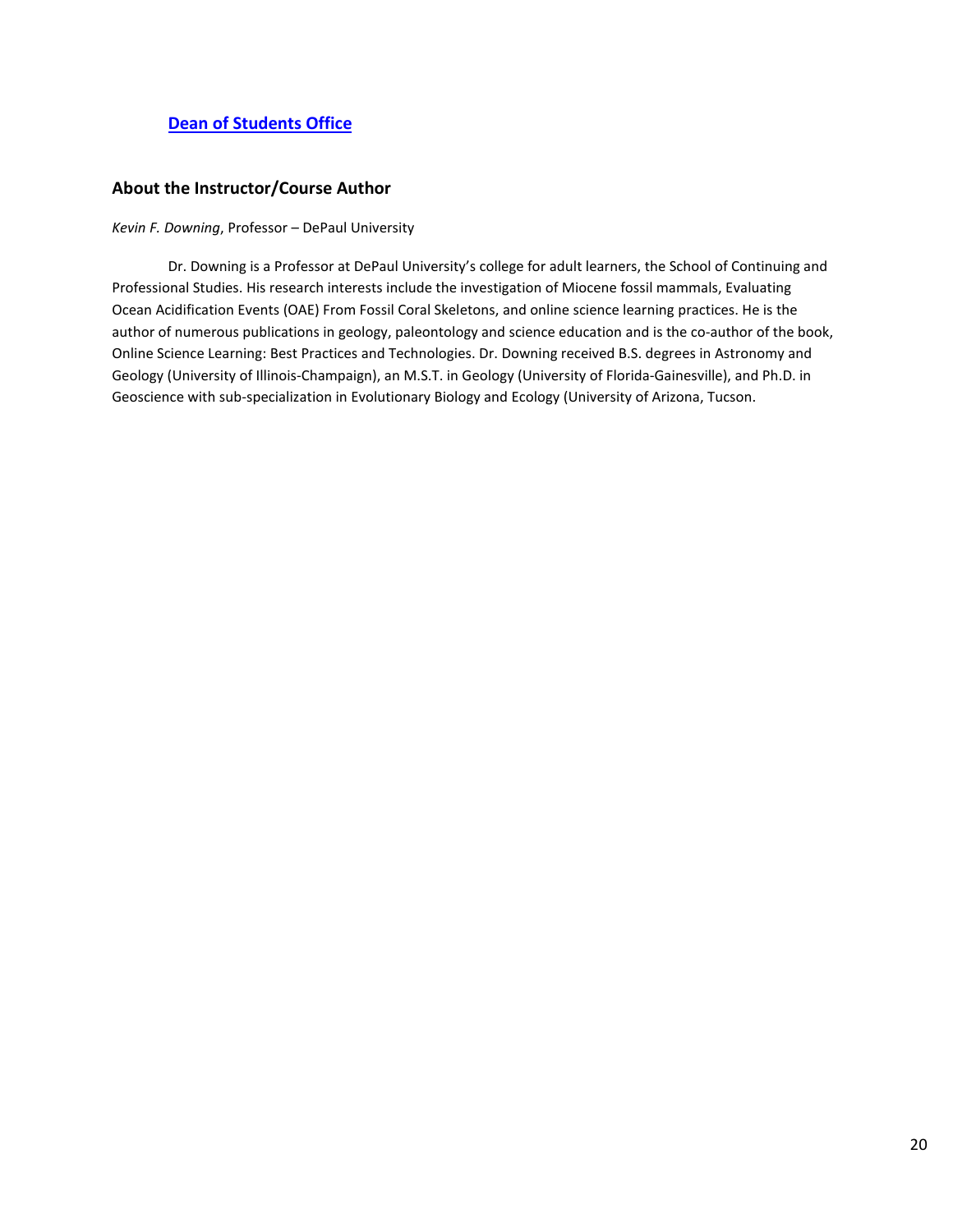<span id="page-20-0"></span>

|              | <b>Biodiversity Course Schedule</b> |                                                                 |                                                                                                                    |                                                                                                                                                                                                                                             |                                                                                                                                                                                                                                                                                                     |                                                                    |  |
|--------------|-------------------------------------|-----------------------------------------------------------------|--------------------------------------------------------------------------------------------------------------------|---------------------------------------------------------------------------------------------------------------------------------------------------------------------------------------------------------------------------------------------|-----------------------------------------------------------------------------------------------------------------------------------------------------------------------------------------------------------------------------------------------------------------------------------------------------|--------------------------------------------------------------------|--|
| Mod<br>#     | Wk<br>#                             | <b>Module</b><br><b>Title</b>                                   | <b>Discussion Forum Themes</b>                                                                                     | <b>Virtual Fieldtrips</b><br>and Labs                                                                                                                                                                                                       | <b>Readings (Gaston) and</b><br><b>Supplemental Readings and</b><br><b>Materials</b>                                                                                                                                                                                                                | <b>Other Assignments</b>                                           |  |
| $\mathbf{1}$ | $\mathbf{1}$                        | <b>Nature of Science</b>                                        | How does uncertainty arise<br>in Science with respect to<br>experiments and<br>measurement?                        | VFT 1 Virtual<br><b>Biology Lab</b><br>Estimating<br>Stream<br>Biodiversity<br>http://virtualbiol<br>ogylab.org/biodiv<br>ersity-ecology/                                                                                                   | Supplemental:<br>http://undsci.berkeley.edu/teachin<br>g/misconceptions.php                                                                                                                                                                                                                         | <b>Research Paper Start</b>                                        |  |
| $\mathbf{2}$ | $\overline{2}$                      | Introduction to the<br><b>Science of</b><br><b>Biodiversity</b> | What is Biodiversity and why<br>is it important?                                                                   | $LAB-1$<br><b>Classification:</b><br>Sorting Out Life's<br>Variety and its<br>abundance                                                                                                                                                     | (Chapter 1) What is Biodiversity<br>Supplemental:<br><b>Building a Cladogram</b><br>https://www.youtube.com/watch?<br>v=ouZ9zEkxGWg<br>Why is Biodiversity Important?<br><b>Short Videos:</b><br>https://www.youtube.com/watch?<br>v=GK vRtHJZu4<br>https://www.youtube.com/watch?<br>v=7tgNamjTRkk |                                                                    |  |
| 3            | 3                                   | The Origin and<br><b>Evolution of Life</b>                      | How does life originate and<br>go extinct?                                                                         | VFT2 Lizard<br><b>Evolution Virtual</b><br>Lab<br>http://www.hhm<br>i.org/biointeracti<br>ve/lizard-<br>evolution-virtual-<br>lab<br>Just the first two<br>modules.<br>Download the<br>worksheet as a<br>guide to the first<br>two modules. | Supplemental:<br>Evolution 101<br>http://evolution.berkeley.edu/evol<br>ibrary/article/evo_01<br>Origin of Life NOVA video<br>http://www.pbs.org/wgbh/nova/e<br>volution/origins-life.html                                                                                                          | <b>Research Hypothesis</b><br>and Initial References<br><b>Due</b> |  |
| 4            | 4                                   | <b>Biodiversity: The Fossil</b><br>and Contemporary<br>Record   | What does the fossil record<br>indicate about biodiversity<br>and what are the limitations<br>of this information? | <b>LAB-2 Evolution:</b><br>The<br>Origination and<br>Extinction of<br>Biodiversity                                                                                                                                                          | (Chapter 2) Biodiversity Through<br>Time<br>From the Cambrian Explosion to the<br><b>Great Dying</b>                                                                                                                                                                                                | <b>Self-Directed Fieldtrip Start</b>                               |  |
| 5            | 5                                   | <b>Extinction and Mass</b><br><b>Extinction</b>                 | What is the character of<br>earth's past mass extinction<br>events and how does bear on<br>modern biodiversity?    | VFT3 WGBH<br>Video (Firm).<br>(2001). Evolution.<br>#2 & #3 on<br>Extinction<br>https://www.you<br>tube.com/watch<br>?v=L5DaOlpXtmQ                                                                                                         | Supplemental:<br>Mass Extinction (K-T Example)<br>https://www.youtube.com/watch<br>?v=tRPu5u Pizk                                                                                                                                                                                                   |                                                                    |  |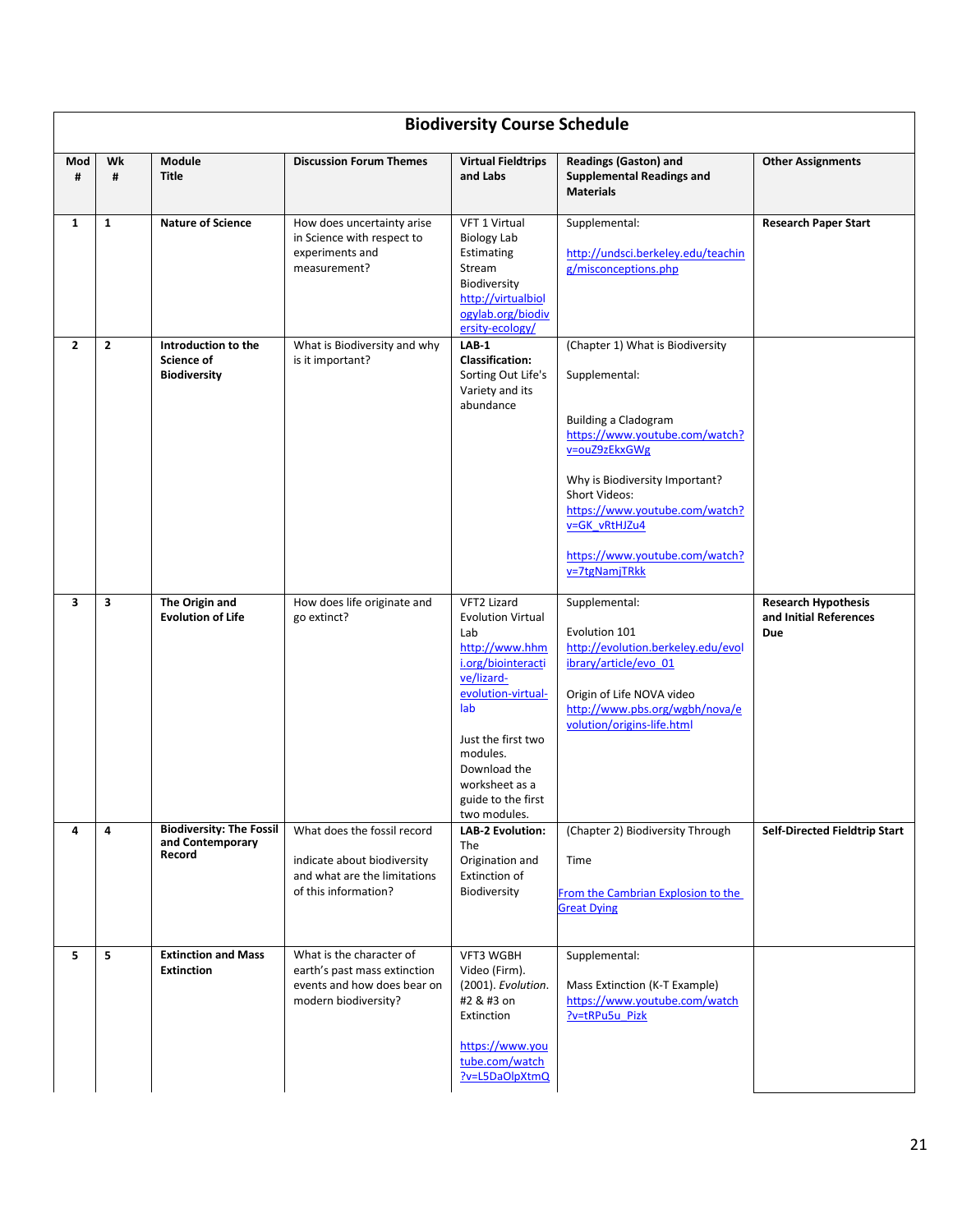|                |                |                                                                                                 |                                                                                | https://www.yout<br>ube.com/watch?v<br>$=Y4Py6pBBFMI$                                                                                                                                                               |                                                                                                                                                                                                                                                                                                                                                                                                                                                                                                                                                                                                                                                                                                                                                                                                               |                             |
|----------------|----------------|-------------------------------------------------------------------------------------------------|--------------------------------------------------------------------------------|---------------------------------------------------------------------------------------------------------------------------------------------------------------------------------------------------------------------|---------------------------------------------------------------------------------------------------------------------------------------------------------------------------------------------------------------------------------------------------------------------------------------------------------------------------------------------------------------------------------------------------------------------------------------------------------------------------------------------------------------------------------------------------------------------------------------------------------------------------------------------------------------------------------------------------------------------------------------------------------------------------------------------------------------|-----------------------------|
| 6              | 6              | <b>Mapping, Estimating</b><br>and Evaluating<br><b>Biodiversity: Habitats</b><br>and Ecosystems | How do we estimate<br>biodiversity and what are the<br>limitations?            | LAB-3 Measuring<br>Biodiversity:<br>Richness and<br>Evenness                                                                                                                                                        | (Chapter 3) Mapping Biodiversity<br>Supplemental:<br>Plant Biodiversity (First flower)<br>https://www.youtube.com/watch?v<br>=f7ztefVrFnU                                                                                                                                                                                                                                                                                                                                                                                                                                                                                                                                                                                                                                                                     |                             |
| $\overline{ }$ | $\overline{7}$ | <b>Valuing Biodiversity</b>                                                                     | How can biodiversity be valued<br>from economic and aesthetic<br>perspectives? | VFT4 Using<br><b>Biofilms</b> to<br>Estimate<br>biodiversity<br>Evaluate: 1) Virtual<br>Samples and 2)<br>Biodiversity at<br>Depth<br>https://www.mdse<br>agrant.org/interac<br>tive_lessons/biofil<br>m/index.html | (Chapter 4) Does Biodiversity<br>Matter?                                                                                                                                                                                                                                                                                                                                                                                                                                                                                                                                                                                                                                                                                                                                                                      |                             |
|                |                |                                                                                                 |                                                                                |                                                                                                                                                                                                                     | <b>Linking Ecology and Economics for</b><br><b>Ecosystem Management</b><br>Supplemental:<br><b>Environmental Economics</b><br>https://www.youtube.com/watch?v<br>=dHn bNfbllA<br>Valuation of Ecosystem Services:<br><b>Classes of Values</b><br>https://www.youtube.com/watch?v<br>$= q8AZHtF2f50$<br>Market Based Valuation Method<br>https://www.youtube.com/watch<br>?v=M0ZdV5WU5K4<br><b>Contingent Valuation</b><br>https://www.youtube.com/watch<br>$?v= xzmlG4L8s$<br><b>Travel Cost Method</b><br>https://www.youtube.com/watch<br>?v=AjcQpzIBu1I<br>Avoided Cost Method<br>https://www.youtube.com/watch<br>?v=hOX6WrR79Ao<br><b>Replacement Cost Method</b><br>https://www.youtube.com/watch<br>?v=iTW05vFILXY<br><b>Hedonic Pricing Method</b><br>https://www.youtube.com/watch<br>?v=LkXVCQam5kw |                             |
| 8              | 8              | <b>Human Impacts:</b><br><b>Threats to Biodiversity</b>                                         | What are the major impacts<br>that humans have on<br>biodiversity?             | LAB-4 Biomes and<br>Habitats:<br>Conserving<br>Biodiversity                                                                                                                                                         | (Chapter 5) Human Impacts<br><b>Great Barrier Reef</b><br>https://www.youtube.com/watch?v<br>=aGGBGcjdjXA                                                                                                                                                                                                                                                                                                                                                                                                                                                                                                                                                                                                                                                                                                     |                             |
| 9              | 9              | <b>Global Perspectives of</b><br><b>Biodiversity: Culture &amp;</b><br>Economy                  | How do different cultures view<br>biodiversity and its<br>conservation?        | VFT5<br>Conservation<br>Ecology (pick 2<br>simulations)<br>http://virtualbiol                                                                                                                                       | Supplemental:<br>Meet the Ranchers Who Claim the<br>Brazilian Amazon is Theirs to Burn<br>https://www.youtube.com/watch?v                                                                                                                                                                                                                                                                                                                                                                                                                                                                                                                                                                                                                                                                                     | Self-directed Field tip Due |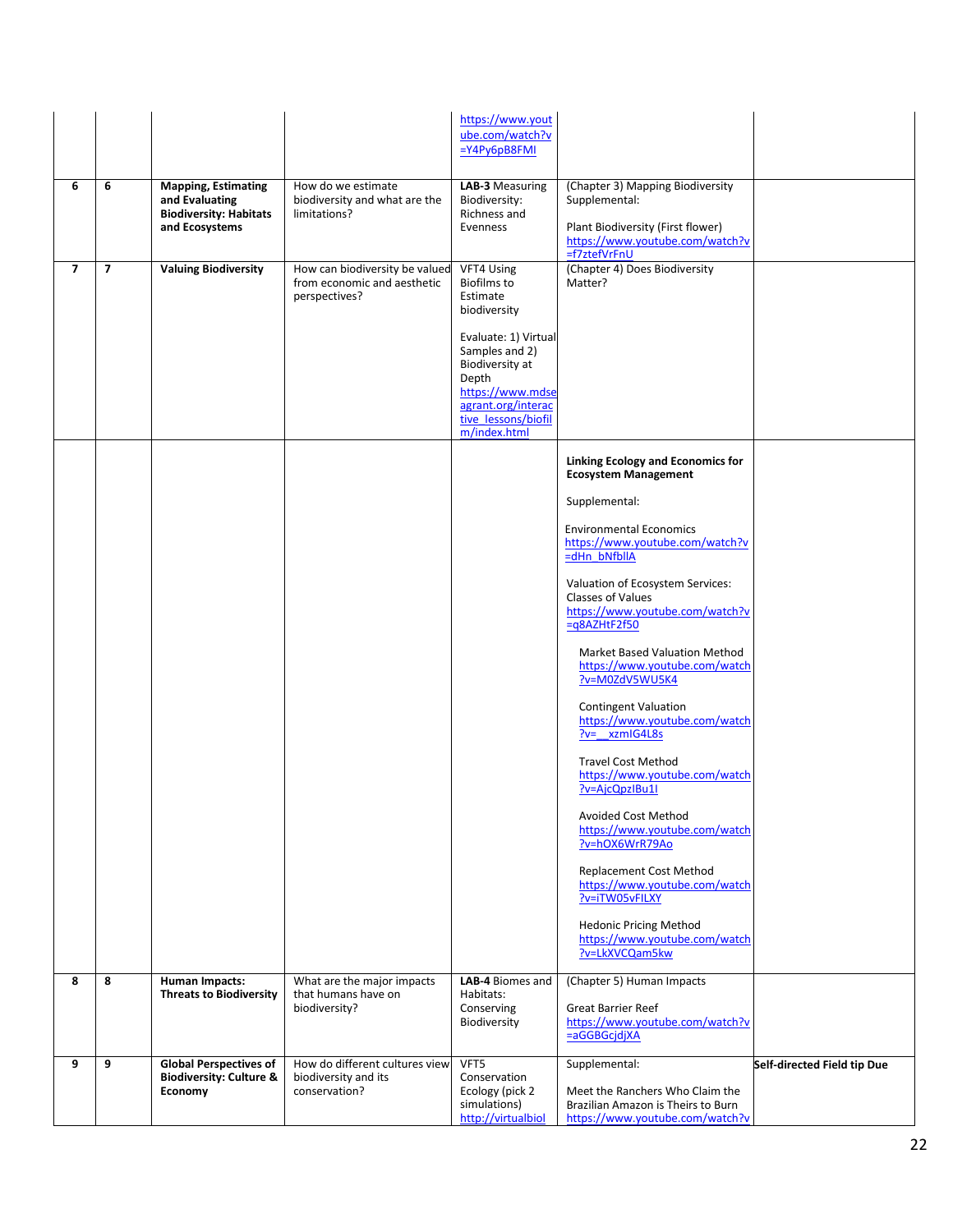|    |      |                                |                                  | ogylab.org/conse<br>rvation-ecology/ | =TcJUSMiKQyY                                            |  |
|----|------|--------------------------------|----------------------------------|--------------------------------------|---------------------------------------------------------|--|
|    |      |                                |                                  |                                      | Conservation and the race to save                       |  |
|    |      |                                |                                  |                                      | biodiversity                                            |  |
|    |      |                                |                                  |                                      | https://www.youtube.com/watch?v                         |  |
|    |      |                                |                                  |                                      | $=2RC3Hsk90t8$                                          |  |
| 10 | 10   | Conserving and                 | What are chief ways of           | LAB-5 Valuing                        | (Chapter 6) Maintaining Biodiversity Research Paper Due |  |
|    | & 11 | <b>Sustaining Biodiversity</b> | sustaining biodiversity?         | Biodiversity:                        |                                                         |  |
|    |      |                                |                                  | Biodiversity and                     | Supplemental:                                           |  |
|    |      |                                | What is the role of biodiversity | Geopolitics:                         |                                                         |  |
|    |      |                                | in your life and your plans to   | Sustainable                          | Australia's biodiversity:                               |  |
|    |      |                                | interact with and sustain        | growth and                           |                                                         |  |
|    |      |                                | biodiversity?                    | <b>Biodiversity Treaty</b>           | Indigenous perspectives                                 |  |
|    |      |                                |                                  | Exercise                             | https://www.youtube.com/watch?                          |  |
|    |      |                                |                                  |                                      | v= vL9WZ9xYUg                                           |  |
|    |      |                                |                                  |                                      |                                                         |  |
|    |      |                                |                                  |                                      | <b>Ecological Restoration</b>                           |  |
|    |      |                                |                                  |                                      | https://www.youtube.com/watch?                          |  |
|    |      |                                |                                  |                                      | v=VNwQ6cRMTKI                                           |  |
|    |      |                                |                                  |                                      |                                                         |  |
|    |      |                                |                                  |                                      | Restoration:                                            |  |
|    |      |                                |                                  |                                      | https://www.youtube.com/watch?                          |  |
|    |      |                                |                                  |                                      | $v = V$ a0ysp4g2E                                       |  |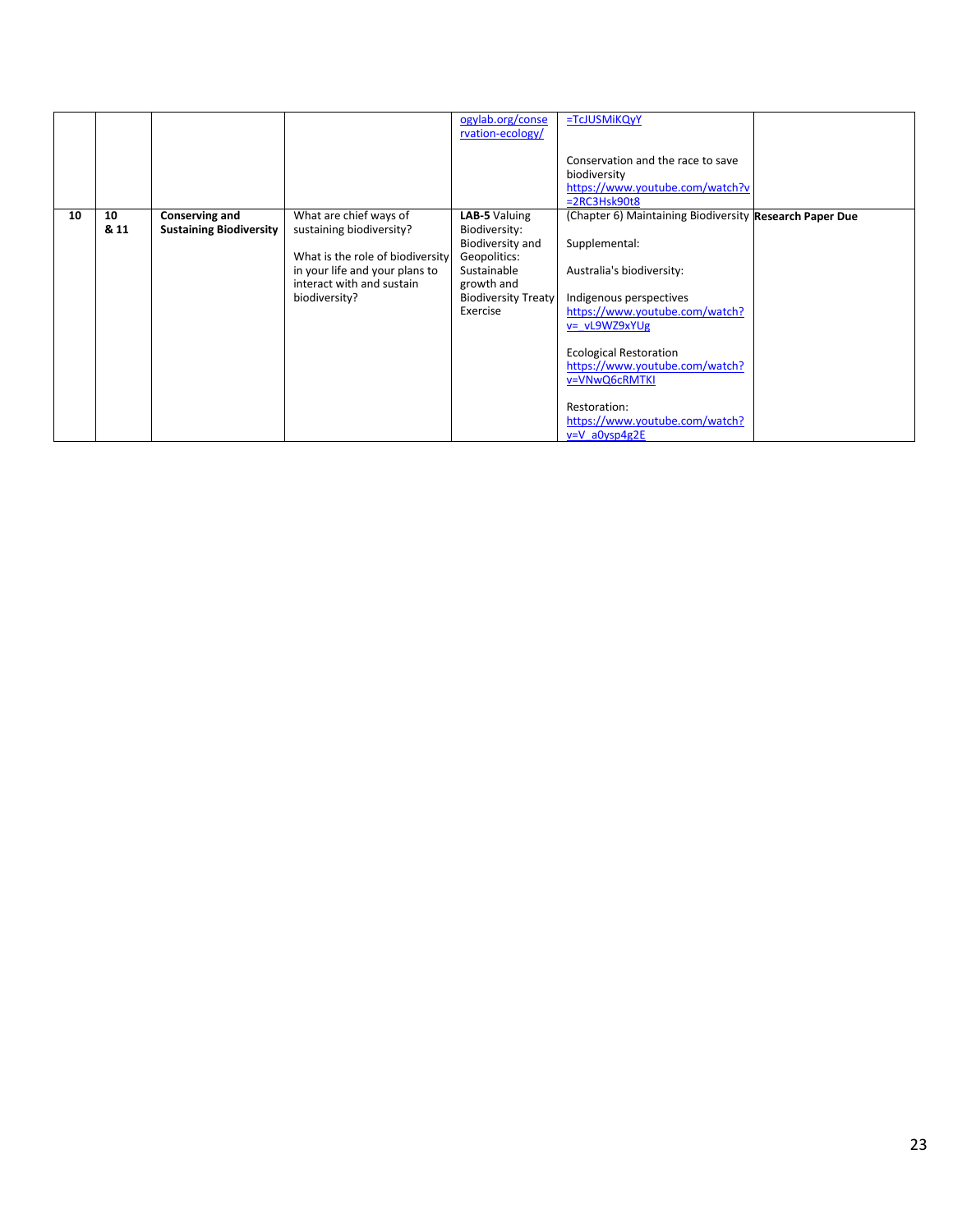#### <span id="page-23-0"></span>**Appendix I - Additional Resources**

#### <span id="page-23-1"></span>*Useful Video Resources:*

Attenborough, D. (2009). *Charles Darwin and the tree of life*. UK: BBC 1.

- Bassler, B. L., Olivera, B. M., Wilson, E. O., Chivian, E., & Howard Hughes Medical Institute. (2010). *Exploring biodiversity: The search for new medicines*. Chevy Chase, Md: Howard Hughes Medical Institute.
- Carroll, S. B., Carroll, S. B., WGBH (Television station: Boston, Mass.), & PBS Distribution (Firm). (2010). *What Darwin never knew*. Arlington, Va.?: Distributed by PBS Distribution.
- Djoghlaf, A., Steiner, A., Marton-Lefevre, J., Ki-moon, B., & Secretariat of the Convention on Biological Diversity. (2010). *International Year of Biodiversity 2010*. Montreal: Secretariat of the Convention on Biological Diversity.
- Espar, D., Lewis, S. K., Olicker, J., Schmidt, C., Churchill, K., Hutton, R., Willumsen, G., ... WGBH Video (Firm). (2001). *Evolution*. South Burlington, Vt: WGBH Boston Video.
- Fothergill, A., Attenborough, D., British Broadcasting Corporation., & Discovery Channel (Firm). (2012). *The planet collection*. London: British Broadcasting Corporation.
- Holmes, M., Gunton, M., Attenborough, D., Fenton, G., British Broadcasting Corporation., Discovery Channel (Firm), Skai Television., ... Warner Home Video (Firm). (2010). *Life*.
- Kelly, K., McCullough, C., India., & WGBH (Television station : Boston, Mass.),. (2013). *Remnants of Eden*.
- Weiner, M., Weiner, H., Damon, M., Screenscope, inc., & South Carolina Educational Television Network. (2009). *Journey to planet Earth*. Washington, D.C.: Screenscope, inc.

#### <span id="page-23-2"></span>*Additional Useful Literature Resources:*

- Assessment, M. E. (2005). Ecosystems and human well-being: wetlands and water. *World resources institute, Washington, DC*, *5*. [http://millenniumassessment.org/documents/MA\\_wetlands%26water-Chinese.pdf](http://millenniumassessment.org/documents/MA_wetlands%26water-Chinese.pdf)
- Eichhorn, M. P. (2016). *Natural systems: The organization of life*. Wiley-Blackwell; 1 edition (May 2, 2016)
- Groombridge, B. (1992). *Global biodiversity: status of the earth's living resources*. Chapman & Hall.